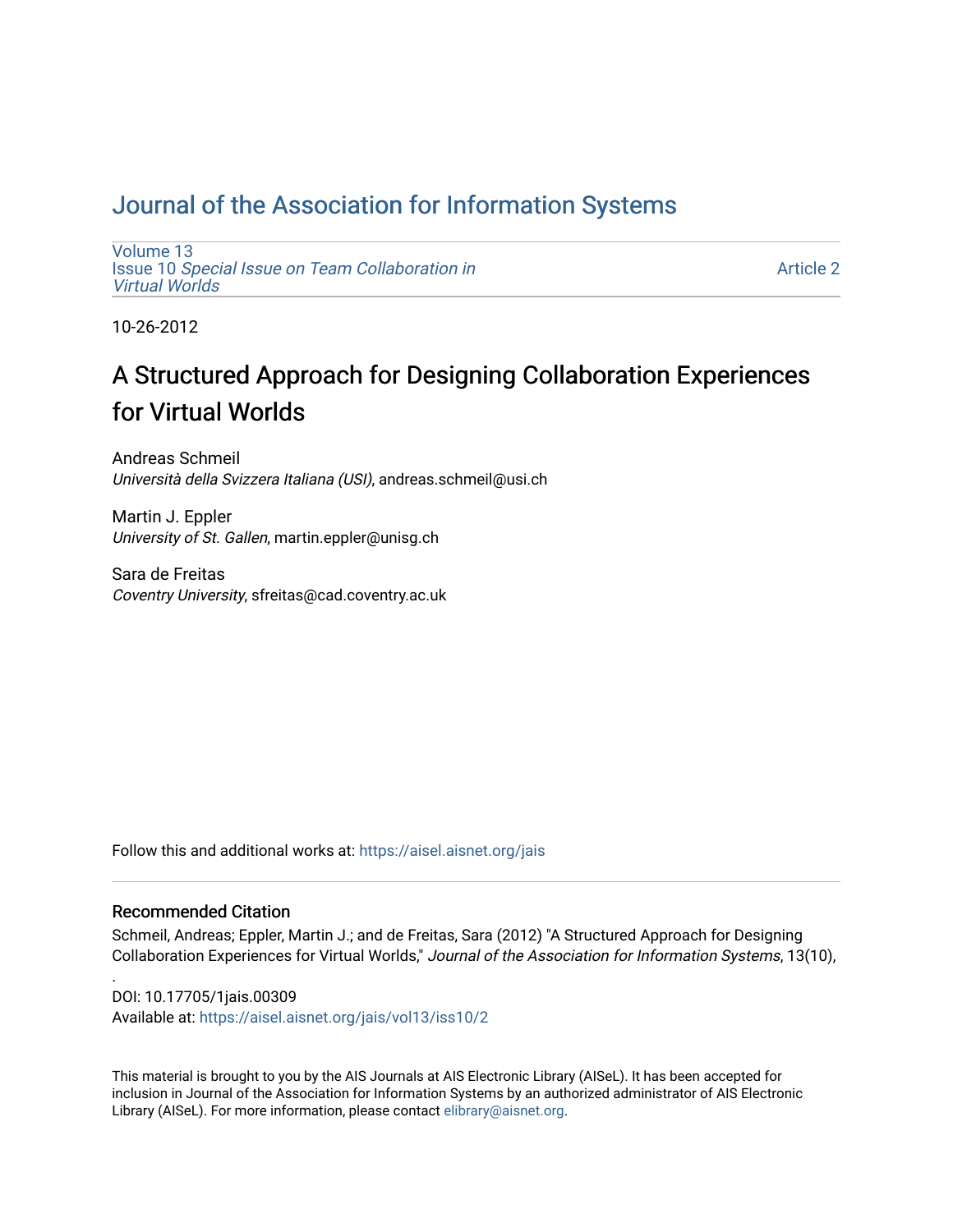# Journal of the Association<br>for Information Systems

**Special Issue**

# **A Structured Approach for Designing Collaboration Experiences for Virtual Worlds**

**Andreas Schmeil** Università della Svizzera Italiana (USI) andreas.schmeil@usi.ch

#### **Martin J. Eppler** University of St. Gallen martin.eppler@unisg.ch

**Sara de Freitas** Coventry University sfreitas@cad.coventry.ac.uk

#### **Abstract**

*While 3D virtual worlds are more frequently being used as interactive environments for collaboration, there is still no structured approach developed specifically for the combined design of 3D virtual environments and the collaborative activities in them. We argue that formalizing both the structural elements of virtual worlds and aspects of collaborative work or collaborative learning helps to develop fruitful collaborative work and learning experiences. As such, we present the avatar-based collaboration framework (ABC framework). Based on*  semiotics theory, the framework puts the collaborating groups into the center of the design and emphasizes the *use of distinct features of 3D virtual worlds for use in collaborative learning environments and activities. In developing the framework, we have drawn from best practices in instructional design and game design, research in HCI, and findings and observations from our own empirical research that investigates collaboration patterns in virtual worlds. Along with the framework, we present a case study of its first application for a global collaborative learning project. This paper particularly addresses virtual world designers, educators, meeting*  facilitators, and other practitioners by thoroughly describing the process of creating rich collaboration and *collaborative learning experiences for virtual worlds with the ABC framework.*

*Keywords: Group Collaboration, Collaboration Patterns, Embodied Collaboration, Presence, Virtual Worlds, Design Science Research, Online Collaboration, Immersion.*

Gert Jan de Vreede was the accepting senior editor. This article was submitted on 15<sup>th</sup> December 2010 and went through two revisions.

Volume 13, Special Issue, pp. 836-860, October 2012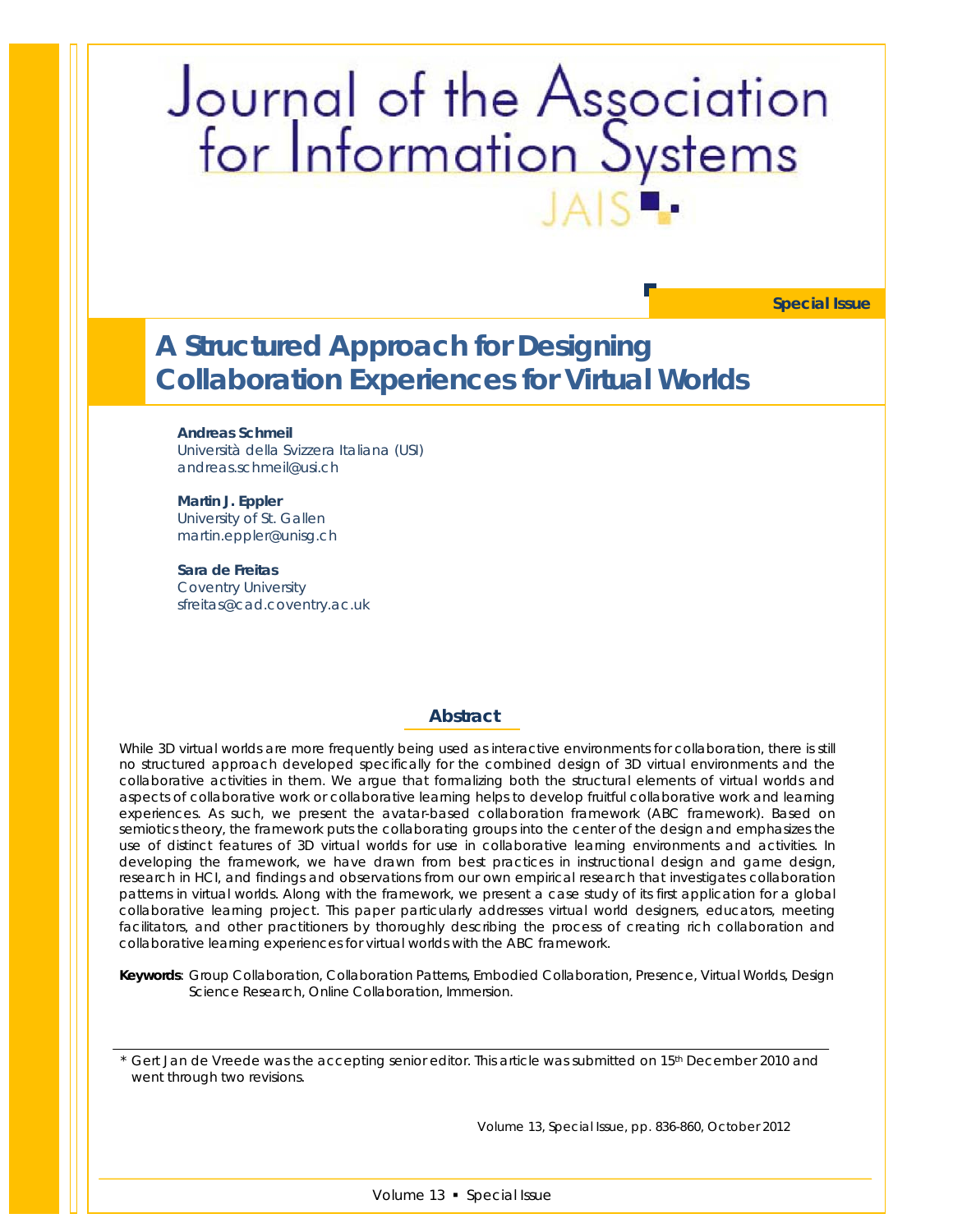# **A Structured Approach for Designing Collaboration Experiences for Virtual Worlds**

## **1. Introduction**

An ideal online, three-dimensional (3D) virtual environment would provide a space in which users can move freely, interact intuitively with all kinds of objects, recognize familiar people, and communicate in a natural manner with others – all in a realistic setting that evokes a feeling of really being a part of the virtual world. Additionally, it would allow displaying complex content or data in innovative and useful ways that neglect the limitations imposed by physical reality. Such an environment has the potential to move remote collaboration and learning to another level of quality. But even if such platforms were available today (and they soon will be), without the right kind of choreography, script, or setup, users might still not know how to best benefit from such an infrastructure.

We believe that today's available virtual worlds are already capable of adding significant value to collaborative work and collaborative learning. However, an exploration of collaborative activities in the virtual world Second Life has shown that companies, institutions, and educators mostly do not make use of the distinct features of a 3D environment, although there are promising approaches (Schmeil & Eppler, 2009). These distinct opportunities of virtual worlds make them an interesting new medium for collaborative activities, much more than the possibility of simulating the physical world (Irani, Hayes, & Dourish, 2008). Others agree that in order to maximize the benefits from using virtual worlds the capabilities of the medium have yet to be thoroughly examined (Davis, Murphy, Owens, Khazanchi, & Zigurs, 2009).

Moreover, many of the virtual environments that are currently (mid 2011) advertised as offering great productivity boosts for collaborative work emphasize the collaborative editing of text documents, spreadsheets, and presentation slides that are mounted on big virtual walls – a method of working together that may work just as well (or even better) without gathering in a 3D virtual space. Working on two-dimensional (2D) tasks (on interactive walls) in a 3D environment can be understood as a step back in the ongoing paradigm shift in the design of interaction. It also ignores the opportunities of embodied interaction; being embodied as the natural form of human existence lets collaborators interact and communicate naturally using their bodies (Dourish, 2001). Virtual environments that feature virtual embodiment (or avatars) provide "an interesting ecology of embodied interaction" (Jarmon, 2009). Fortifying the positive impact of virtual embodiment, research into mirror neurons and body language has shown it is important to people to see their body and the bodies of others (Bray & Konsynski, 2007).

Consequently, our premise is that embodiment in an immersive and configurable environment allows for new, valuable, and innovative forms of working and learning together. Firstly, our research formally describes the necessary elements for online, visual, and spatial collaboration to improve collaboration in these virtual environments or virtual. Secondly, it develops and identifies novel and existing collaboration patterns that can be described in that formalism. In this paper, we present our framework for avatar-based collaboration in online 3D virtual environments based on semiotics theory. The framework represents a blueprint for how collaborative group interaction patterns in virtual environments can be described or generated. The framework is distinctive with respect to its two ways of use: collaboration patterns can be generated or documented either by starting with a goal, or by starting with the infrastructure of objects and actions available. We also present a study of the first application case of the framework, which showcases 13 collaborative learning patterns. We believe that this framework forms a first important step in the process of formalizing collaboration in virtual environments – a task that is crucial in order to progress the application of 3D virtual environments for serious and productive uses.

The remainder of this paper is structured as follows: In Section 2, we define online virtual environments and present their advantages for collaboration. In Section 3, we present our framework that helps to formalize the design elements and necessary infrastructure of collaboration patterns in online virtual environments. We also describe the development of the framework in detail and the research methodology that we followed. In Section 4, we discuss the case study. We conclude by reviewing our contribution and highlighting directions of future research.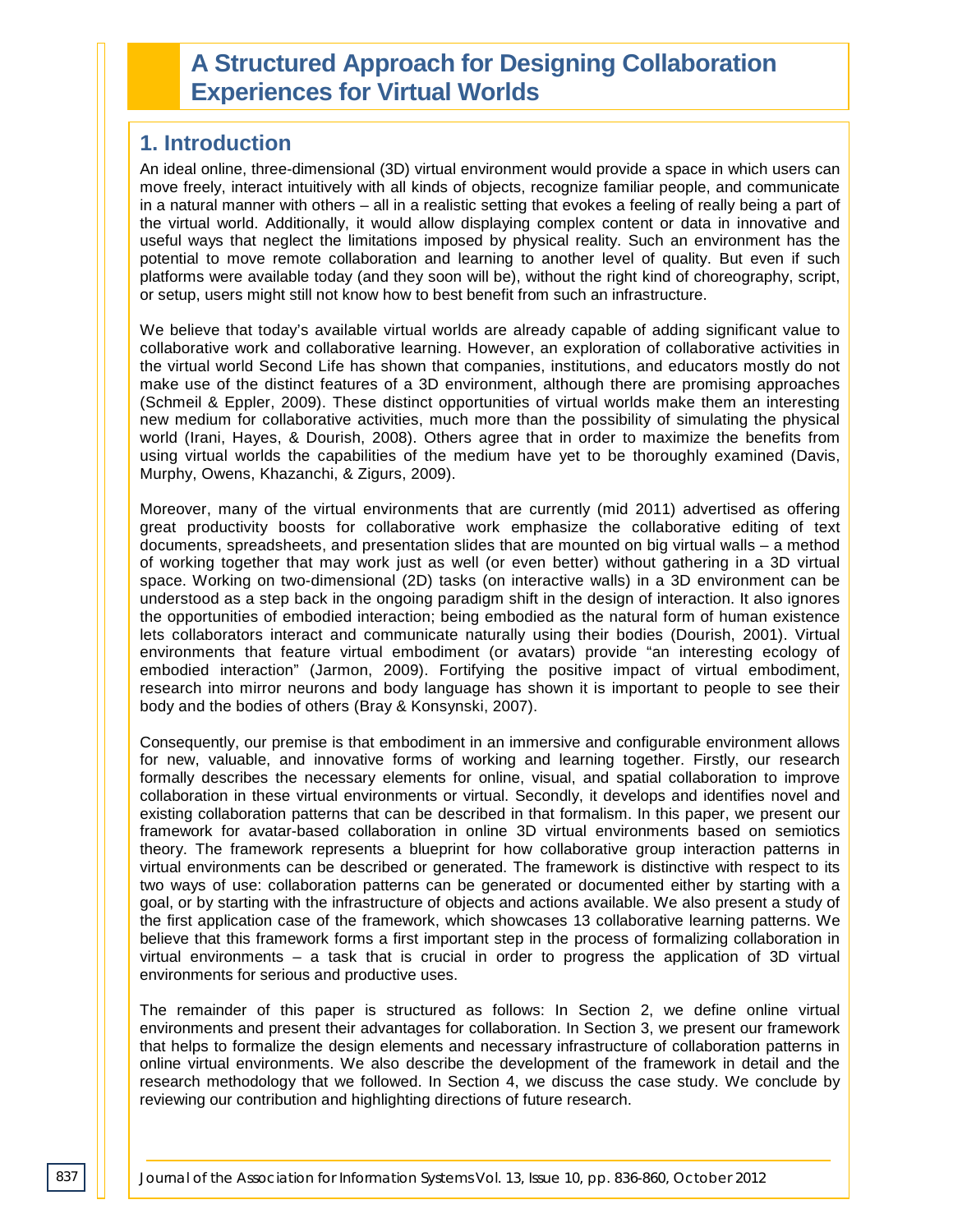# **2. Virtual Worlds and the Design of Collaboration**

In general, virtual environments attempt to provide an environment where the user feels fully immersed and present. This presence is a psychological phenomenon that has been defined as the sense of "being there" in an environment, and is based on the technologically  $-$  if not physically  $$ founded base of immersion (Slater, Usoh, & Steed, 1994). Immersion in the traditional sense denotes the technology of the virtual environment and its user interface that, together, lead to a sense of presence. Immersion can be achieved to varying degrees, which stimulates a variable number of human senses. However, the expression immersion is often also used for online, desktop-based, virtual environments that are controlled only by a keyboard and mouse. Here, we speak of mental immersion. When discussing online virtual environments in particular, the term virtual presence has been established, which emphasizes the absence of a physical presence. Hence, the term found application for online virtual worlds, where all data is stored on online servers instead of in a local database. Beck, Fishwick, Kamhawi, Coffey, and Henderson's (2011) paper, which is based on the analysis of 97 research articles that deal substantively with presence, provides an excellent descriptive ontology of the concept(s) of presence and its relation to the two different types of immersion (physical and mental).

In the ongoing scientific discourse in the research community, a virtual world has recently been defined as "a synchronous, persistent network of people, represented as avatars, [that is] facilitated by networked computers" (Bell, 2008). This general, vague definition – and the lack of more definite ones – indicates that scholars have yet to formalize virtual worlds and their constituent elements or thoroughly examine their opportunities (Davis et al., 2009). To date, there are many virtual worlds available that cater for varying age groups and areas of interest. Most of the available virtual worlds are held online by the operators on their proprietary servers, but some can be installed on one's own servers to connect to a restricted intranet or the Internet. While systems like Second Life, OpenSim and Active Worlds enable users to design their worlds and to create static and interactive content themselves, others like Sun's Wonderland and Teleplace focus on productivity in conventional tasks (e.g., editing text documents, spreadsheets, and presentation slides). In these latter systems, users can only upload and download documents and reposition furniture. In others such as Forterra's Olive, users can create training scenarios for learning and exercise. New virtual worlds are launched almost monthly, and it seems like each new one tries to fill another niche (Salomon, 2009, provides an overview of current platforms and the big companies that use them; we have discussed the advantages that collaborative virtual worlds bring for knowledge, work, and education in Schmeil & Eppler, 2009). Nevertheless, for most application domains, it is still unclear what value virtual worlds adds to the existing modes of communication and collaboration, just as it remains unclear which features and enhancements are needed to maximize the benefit of using virtual worlds (Bainbridge, 2007).

Whatever virtual worlds, massively multiplayer games, and other virtual environments are designed for, the scientific community around them agrees on the fact that, lessons from two-dimensional (2D) environments and computer-supported cooperative work (CSCW) and computer-supported cooperative learning (CSCL) should be thoroughly migrated, not just copied bit for bit (Benford, Greenhalgh, Rodden, & Pycock, 2001; Davis et al., 2009; Ducheneaut, Moore, & Nickell, 2007; Santos, 2010). This implies that a method for the design of virtual environments is required that takes into account both the technical infrastructure of the target platform, and the context in which the resulting environment is meant to be deployed. Thus, a new design discipline that designs for the entire experience, instead of one that focuses on either the graphical, spatial, or architectural design of the environment or merely the planning of activities, is needed (Bardzell & Odom, 2008; Santos, 2010).

The discipline of experience design was created in the marketing field, where the fundamental idea was to sell whole compelling experiences instead of just products. Today, experience design has become an increasingly important discipline in various fields, and is being recognized as a full-fledged design discipline (Buxton, 2007; Hassenzahl, 2010). In the realm of virtual environments, we can observe a trend from developing learning towards the orchestration or 'scaffolding' of holistic learning experiences, based upon exploratory and experiential learning paradigms rather than on knowledge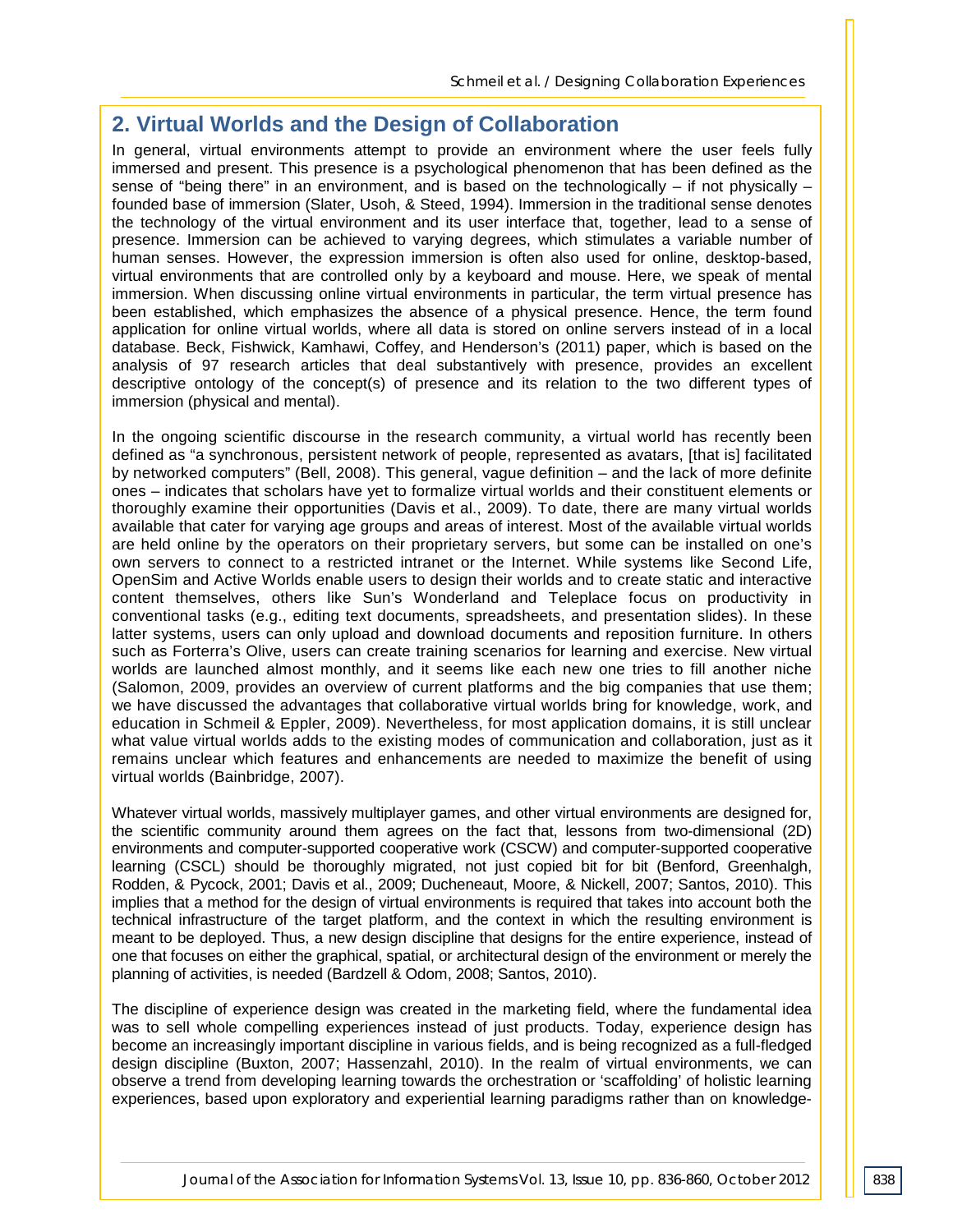centered approaches (de Freitas & Neumann, 2009; Santos, 2010). The hopes of educators – and researchers – are that this approach will lead to more effective and accelerated learning, and to greater learner motivation and engagement.

We believe that experience design provides an interesting approach for virtual worlds because connecting links between technical elements (i.e., the building blocks) of the medium with the desired resulting experiences can be created with ease, compared to the application of experience design in physical environments. Virtual worlds are a fast-prototyping environment for the most diverse sorts of experiences, which makes them a magnificent environment for various fields of research (Bainbridge, 2007).

# **3. The Avatar-Based Collaboration Framework**

The development – and deployment – of frameworks to guide the purposeful design of virtual worlds and spaces, activities in virtual environments, and virtual world applications has set in only in recent years. In this time, scholars have proposed several design frameworks and structured guides for most of the major application domains that virtual worlds are used in. De Freitas & Oliver (2006) combine the two main strands – learning theory and human-computer interaction (HCI) – in order to build the four-dimensional (4D) framework, which merges the four elements of learner, learning theory, representation of environment, and context. Minocha and Roberts (2008) apply the Socialization, Externalization, Combination, Internalization (SECI) model of Nonaka and Takeuchi (1995) to the design of activities involving a combination of 3D virtual worlds and 2D tools, which results in a simple guide for the organization of 2D and 3D activities in distance education scenarios. In the context of business and innovation, Nambisan & Nambisan (2008) present four sets of virtual customer environment strategies and practices. Companies can apply these as a basis for developing different strategies for the use of virtual collaborative environments, which leads to predictable impacts on the customer experience. Tuukkanen, Iqbal, and Kankaanranta (2010) react to the growing trend of children using virtual worlds, and present a framework of children's virtual participation in virtual worlds. Their framework is structured in four levels to consider the form of participation, the child's role, the role of the virtual world, and the affordances of the virtual world. While all these approaches provide guidance for the organization and a rough conception of virtual world activities in their respective domains, none of them assist virtual world designers or managers with actually designing engaging collaborative activities and innovative behavior patterns.

Therefore, we developed the avatar-based collaboration framework as a blueprint on which diverse collaboration and collaborative learning tasks can be designed, formulated, and executed. The framework is based on theoretical key distinctions of semiotics (i.e., syntactic, semantic, and pragmatic levels – see Section 3.2). We discuss the use of this well-known semiotic triad in our framework in more detail by means of an illustration in Section 3.5. In Section 4, we describe the various steps that we have taken in developing of the avatar-based collaboration framework.

The methodology for the research that we present in this article is based on design science research (DSR). Fuller and McHale (1963) coined the term design science to describe a structured, systematic form of designing. It has since been found that design benefits from structure and formalization. Consequently, design principles and methodologies were developed. The seminal paper by Hevner, March, Park, and Ram (2004) overviews the application of DSR in the information systems field, and presents seven design-science research guidelines. While our goal was not to fully satisfy all of these guidelines (some of which can be seen as too stringent or not applicable; see Venable, 2010, for an investigation and a discussion on adhering to these guidelines), we do meet several of these requirements for good design-science research.

First, we produce a viable artifact in form of a framework. Second, we explain a new method, namely one that uses the framework along with instantiations of it (patterns created with the framework provided as examples). Third, we improve the use of virtual worlds for collaborative work and learning tasks, an area in need for structure and formalization. Fourth, we identify and communicate the contribution's novelty, generality, and significance. And fifth, we subject the research to the academic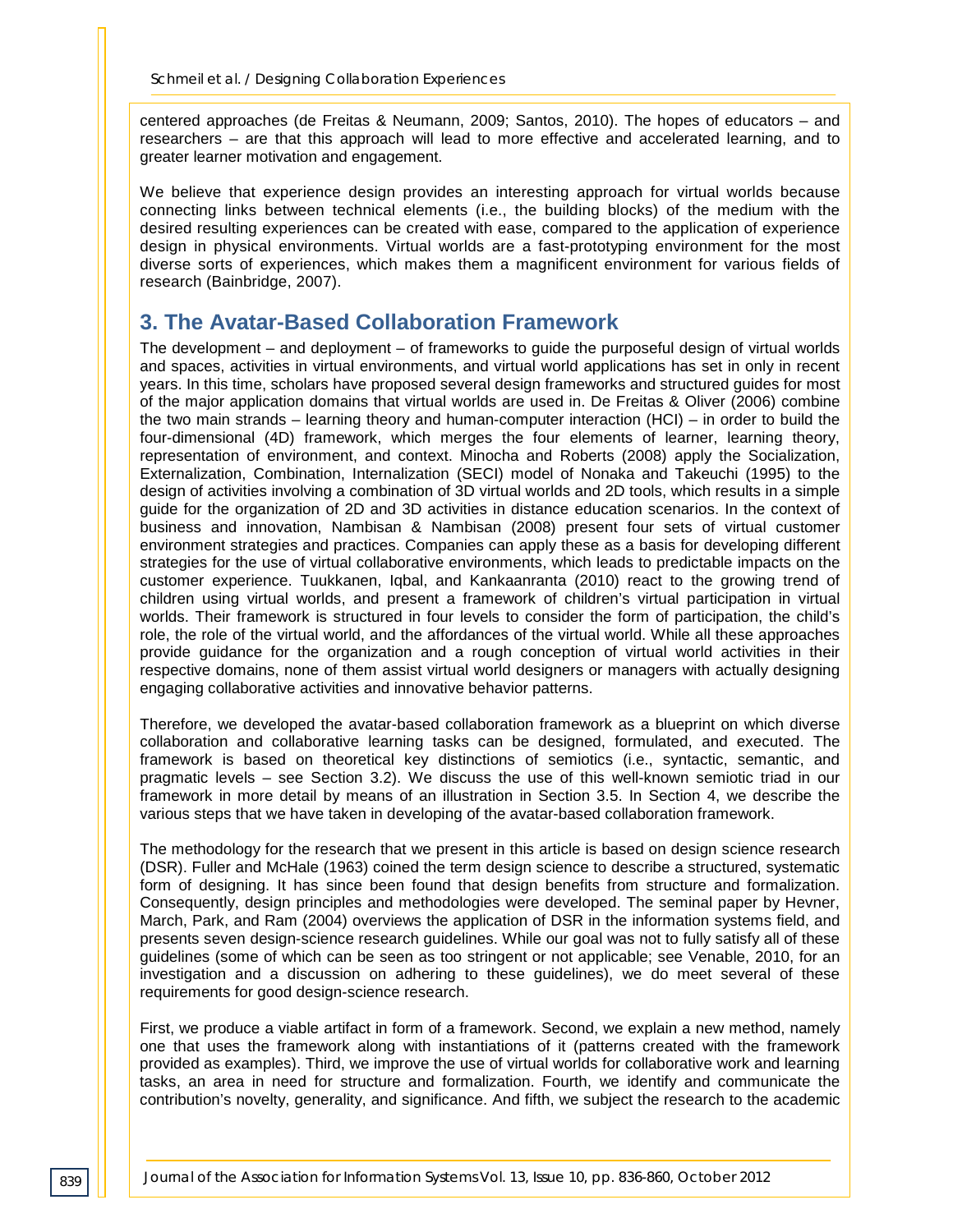audience's expectations of rigor by building on previous research in previous disciplines, and to the professional audience's expectations of relevance by providing a structure and formalization that improves online collaboration for various types of use cases.

In the DSR spectrum, the research presented here covers the development of a framework and the description of a first case study, which includes the first users' feedback on the framework and the designed product (in our case the students of lecture exercises that we designed with the method). Thus, in the DSR cycle of iterative design, application, and evaluation, our paper presents the first cycle. Our future research will include more evaluative findings into a new iteration of the framework design and present an application in the second cycle. Overall, the research we present here is both the application of design-science research and the development of a tool to implement design-science research.

#### **3.1. Describing Virtual Embodied Collaboration through Patterns**

While identifying group interaction patterns of collaborative work and learning in the virtual world Second Life (Schmeil & Eppler, 2009), we noticed the need for a solid formal framework that is capable of describing collaboration in virtual worlds in all its aspects. Patterns are a useful and concise approach to classify and describe different forms of online collaboration. A pattern is defined as "a solution to a recurrent problem in a context" (Alexander et al., 1977), and is also often described as pairing a problem statement and a solution. Patterns can be general or specific. Originally developed for the field of architecture, patterns are today applied in various domains such as software engineering, human-computer interaction, education science, and technology-enhanced learning (Goodyear & Retalis, 2010).

The pattern concept was conceived to solve a problem or to reach a goal in a defined context or situation. Patterns are thus a viable format to describe collaboration tasks in various multi-user settings. Gottesdiener's (2001) definition of a collaboration pattern as "a set of techniques, behaviors, and activities for people who share a common goal of working together in a group" provides a basic structure for a formalization of collaboration. We extend this definition by adding the notions of tools and a shared location, which results in the following definition: A collaboration pattern is a set of tools, techniques, behaviors, and activities for people who meet at a place to work together in a group or community toward a common goal. We explain how this definition fits with the resulting framework in Section 3.5 (see Figure 1).

#### **3.2. The Semiotic Triad as an Organizing Schema**

Semiotics is the science of signs, it investigates the interpretation of signals in interpersonal communication (Eco, 1978). Semiotics is understood as applied linguistics; it extends the concept of vocabulary beyond words, and encompasses all possible types of signs. In the domain of virtual worlds, concepts from linguistics are (often implicitly) referred to when using terms such as vocabulary to describe pools of available virtual artifacts or alphabet to denote affordances in virtual worlds (Jarmon, 2009). We describe how semiotics can be applied to the domain of virtual worlds in the following paragraphs.

From a theoretical point of view, we can understand collaboration activities as interpretive actions and collaboration spaces as sign systems in need of joint interpretation. Visual, spatialized on-screen events have to be interpreted by virtual environment users as relevant, meaningful, contextdependent signs that contribute towards joint sense-making and purposeful co-ordination. As in any sign interpretation system or (visual) language, semiotic theory informs us that three different layers can be fruitfully distinguished – that is, the syntactic, semantic, and pragmatic layers (Morris, 1938). The syntactic layer is basic layer. It defines signs and relations among signs and thus provides a formal structure as a base on which the other layers build. Semantics, the middle layer, builds on this elementary structure and connects defined signs to the things they refer to. The semantic layer relates the elementary signs to meaning. The highest layer is pragmatics. It connects signs to the final effects they can or should have on those who interpret the signs, which it achieves through the meanings the signs are related to. This threefold distinction has already been effectively applied to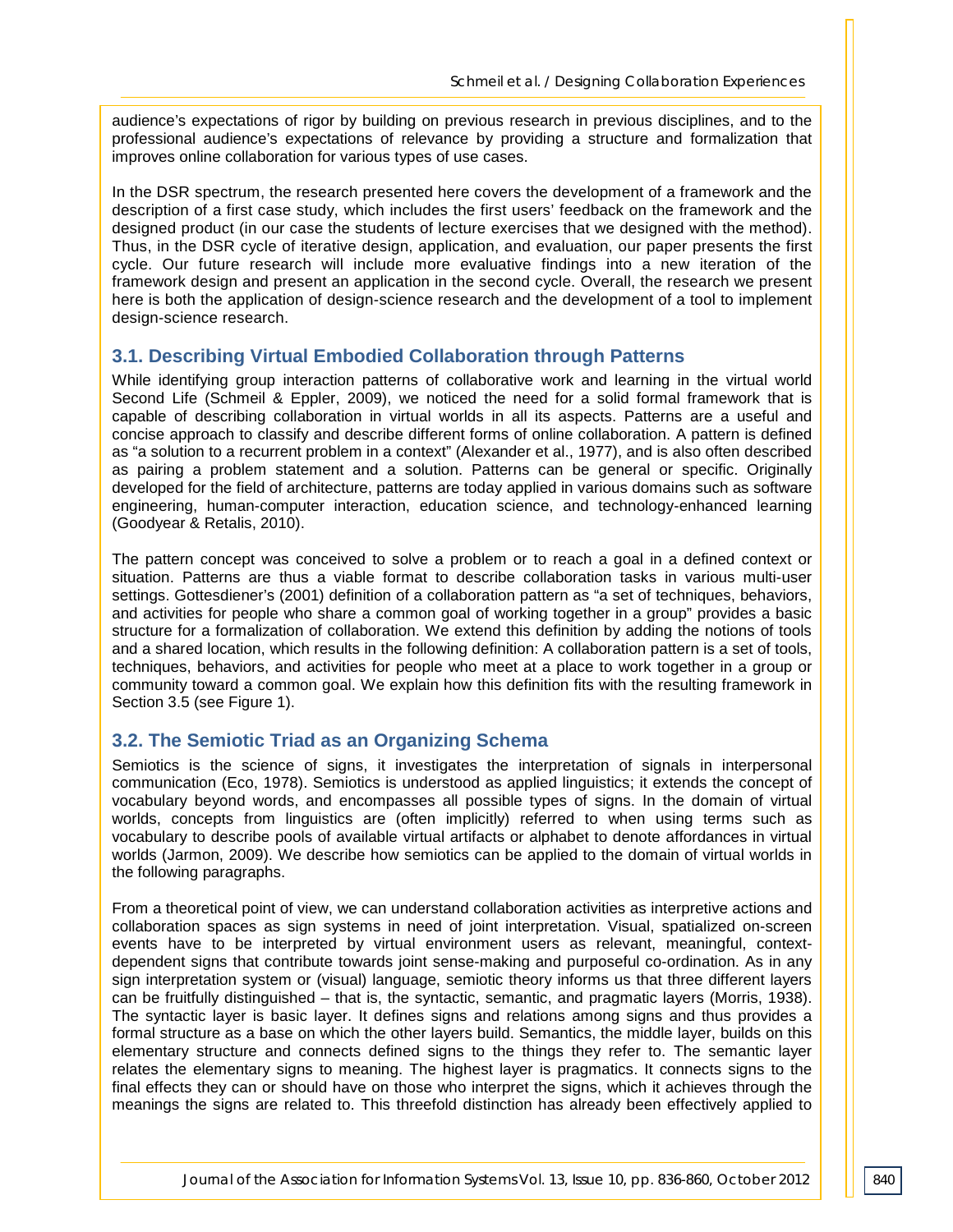various forms of information systems and social online media (see, for example, Shanks, 1999, or Schmid & Lindemann, 1998). These three distinct interpretive layers form the basis of the avatarbased collaboration (ABC) framework, and we henceforth apply them to immersive virtual worlds as described in the following paragraphs.

The ABC framework's syntactic layer encompasses the infrastructure, the main visible components of a collaboration pattern. They can be understood as building blocks with which patterns are constructed. Through a clearly structured formalization of actions (see Section 3.3) and virtual objects (see Section 3.4), the syntactic dimension ensures the readability of a collaboration pattern. Also, it provides the necessary elements and mechanisms that can be combined to create new patterns.

The semantic layer refers to the acquired meaning of elements and to the conventions used in a collaboration pattern. It outlines which infrastructure elements assume which kind of meaning in the given context. While the syntactic layer illustrates which elements a collaboration pattern contains, the semantic layer defines their relationships and meaningful combinations that make sense with regard to the pattern's goals. In this sense, the semantic level is a liaison layer between the virtual world and the participant's objectives.

The pragmatic layer reflects the participants' social context, practices, goals, and expectations. These aspects need to be supported through the dramaturgy (semantic layer) and the infrastructure (syntactic layer). This layer clarifies in which situations which types and combinations of dramaturgy use and infrastructure use make sense.

#### **3.3. Action and Interaction in 3D Virtual Environments**

In our understanding, supporting action and interaction forms a major part of a virtual environment's infrastructure. It determines how users can act and affects their behavior when they are alone or in groups. Moreover, the way users can control their avatars and perform actions can heavily influence the user's satisfaction level and thus may, in the end, determine whether or not collaborative work or other planned tasks in the virtual environment succeed or fail (compare Davis et al., 2009). In order to manage action and interaction, we believe that a formalization of the concept in various forms in virtual environments on a high abstraction level is required.

In the field of human computer interaction (HCI), virtual reality (VR), and 3D user interfaces (3D UI), there is a generally accepted distinction among navigation and manipulation techniques (Bowman, Kruijff, Poupyrev, & LaViola, 2005). Navigation techniques comprise techniques for moving one's position and for changing one's view in the virtual or digitally augmented environment. Manipulation techniques designate all interaction methods that select and transform or modify objects in a virtual space. In some cases, the side category "system control" is used, which comprises all actions that serve to change modes and modify parameters, and other functions that alter the virtual experience itself. 3D user-interface expert Doug Bowman and colleagues refine this classification by adding a fourth category called "symbolic input", which describes the communication of symbolic information (text, numbers, and other symbols or marks) to the system (Bowman et al., 2005). This "traditional" HCI / 3D UI classification provides a clear general distinction between two main categories of action from both a goal-driven and a terminology point of view. This classification is a viable fundament to build on and develop a formalization of action and interaction specific to the realm of virtual environments.

Thus, for our purpose of formalizing (inter)actions for collaboration, we build on this clear classification, extend it, and make adjustments in order to align it with the requirements of the area of online 3D multi-user virtual environments.

However, first we need to consider a category that was not considered in the described classification: communication. The importance of communicating text, numbers, symbols, and speech to the system (and through the system to other avatars or users, interactive objects, or the environment itself) has increased significantly in recent years with the advancements in computing power and graphics processing, the enhancements in Internet connectivity and bandwidth, and the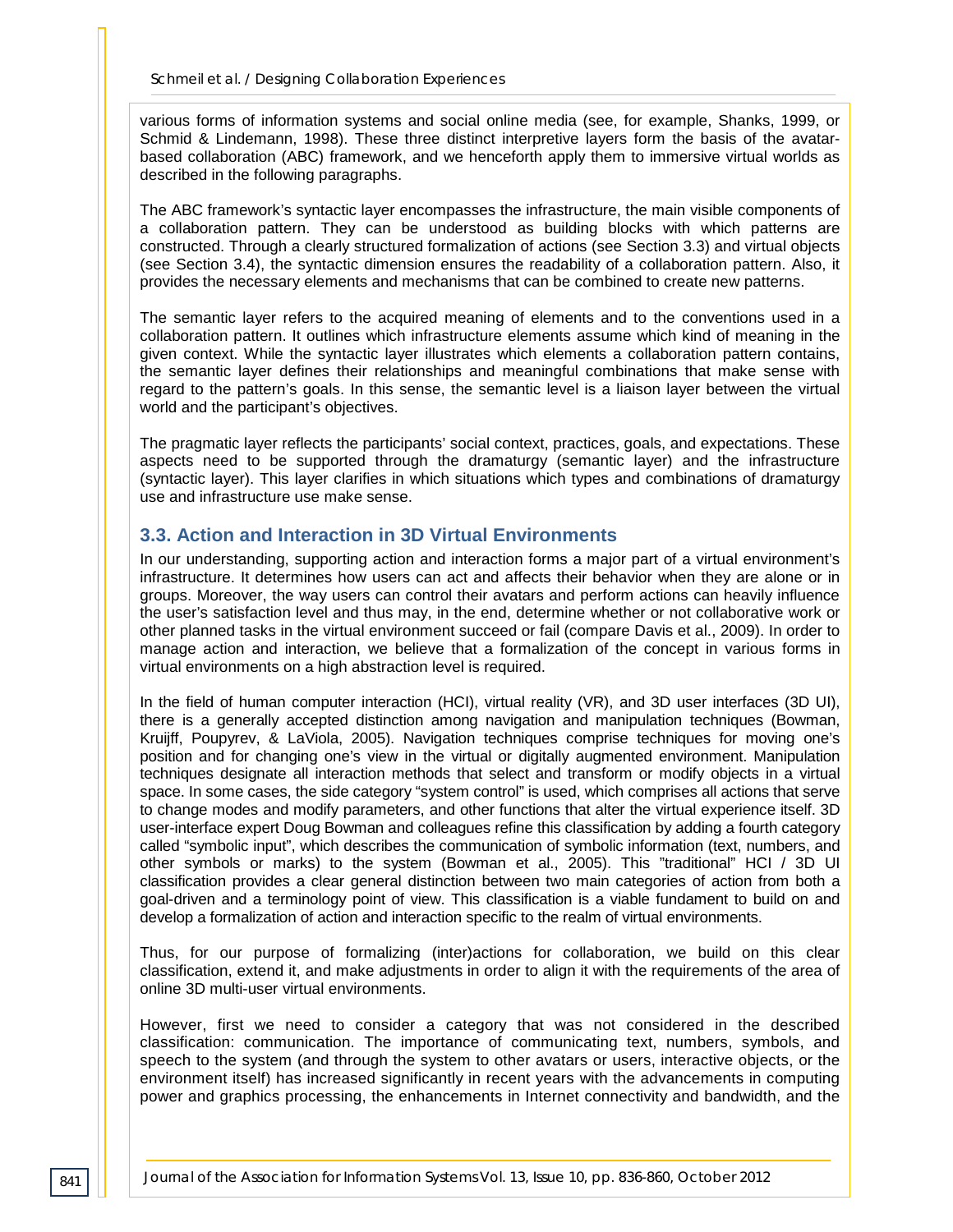improvement of virtual world platforms themselves. We call this first category "communicative actions". A sub-division differentiates between verbal (i.e., text and voice chat) and non-verbal communication (i.e., nodding, gesturing).

HCI and VR systems do not necessarily assume the existence of an avatar as a personalization device in the virtual environment. Therefore, we can combine navigation techniques and methods for changing the view in one shared category; without the embodiment of an avatar, navigating and changing the viewpoint can be considered as the same action. In our classification, changing one's view falls into the communicative-actions category. It is a non-verbal form of informing others where the user's current focus of attention is, or to communicate a point or object of interest to others in the virtual environment. As a result, our second category, "navigation", merely comprises walking, flying, swimming, and teleporting.

We rename the manipulation techniques category (selecting and modifying objects) to "object-related actions". Actions referring to the creation or insertion of virtual objects also belong to this category, as do selection and modification techniques. By insertion, we mean, for example, the result of uploading or purchasing virtual objects.

All interactions concerning system control are much less important in contemporary virtual worlds than they are in classic virtual reality systems. Due to the often-customized or prototype forms of VR applications, system control is in many cases developed and tailored to a single application. In virtual worlds, by contrast, the viewer software (i.e., the client application used to enter the virtual environment) is usually standardized, and provides a predefined set of system control options. Hence, we do not use the system control category for the description of collaboration patterns. Table 1 overviews this two-level classification of action and interaction in virtual worlds.

| Table 1. Two-Level Classification of Action and Interaction in Virtual Worlds |                 |                                                                           |                                                                                     |  |  |
|-------------------------------------------------------------------------------|-----------------|---------------------------------------------------------------------------|-------------------------------------------------------------------------------------|--|--|
| Category                                                                      | Subcategory     | <b>Description</b>                                                        | Specific examples or applications                                                   |  |  |
| Communicative<br>actions                                                      | Verbal          | Voice chat, text chat (public<br>and private messages)                    | Oral presentation, discussion in local<br>chat, private messages, podcasts          |  |  |
|                                                                               | Non-verbal      | Gestures, gaze, facial<br>expressions, body posture,<br>avatar appearance | Waving goodbye, sad face,<br>exhausted body pose, white beard                       |  |  |
| Navigation                                                                    | Walk            | Walking, running, moving<br>sideways                                      | Moving from A to B, walking around<br>an object, getting closer to somebody         |  |  |
|                                                                               | Fly / swim      | Flying in air, floating,<br>swimming/diving                               | Roaming a floating 3D exhibition,<br>diving for a treasure                          |  |  |
|                                                                               | Teleport        | Switching ("beaming") to<br>another location without<br>moving            | Traveling long distances in an<br>instant, bypass difficult terrain or<br>obstacles |  |  |
| Object-related<br>actions                                                     | Select          | Putting objects in personal<br>focus, e.g. for subsequent<br>actions      | Refer to objects during a<br>presentation, start modifying an<br>object             |  |  |
|                                                                               | Create / insert | Creating new objects from<br>scratch or importing objects                 | Making a chair to sit on, importing a<br>model home created outside the<br>world    |  |  |
|                                                                               | Modify          | Transforming, moving,<br>activating, reshaping, re-<br>coloring an object | Making a couch wider, changing the<br>wallpaper in a house, kicking a ball          |  |  |
|                                                                               |                 |                                                                           |                                                                                     |  |  |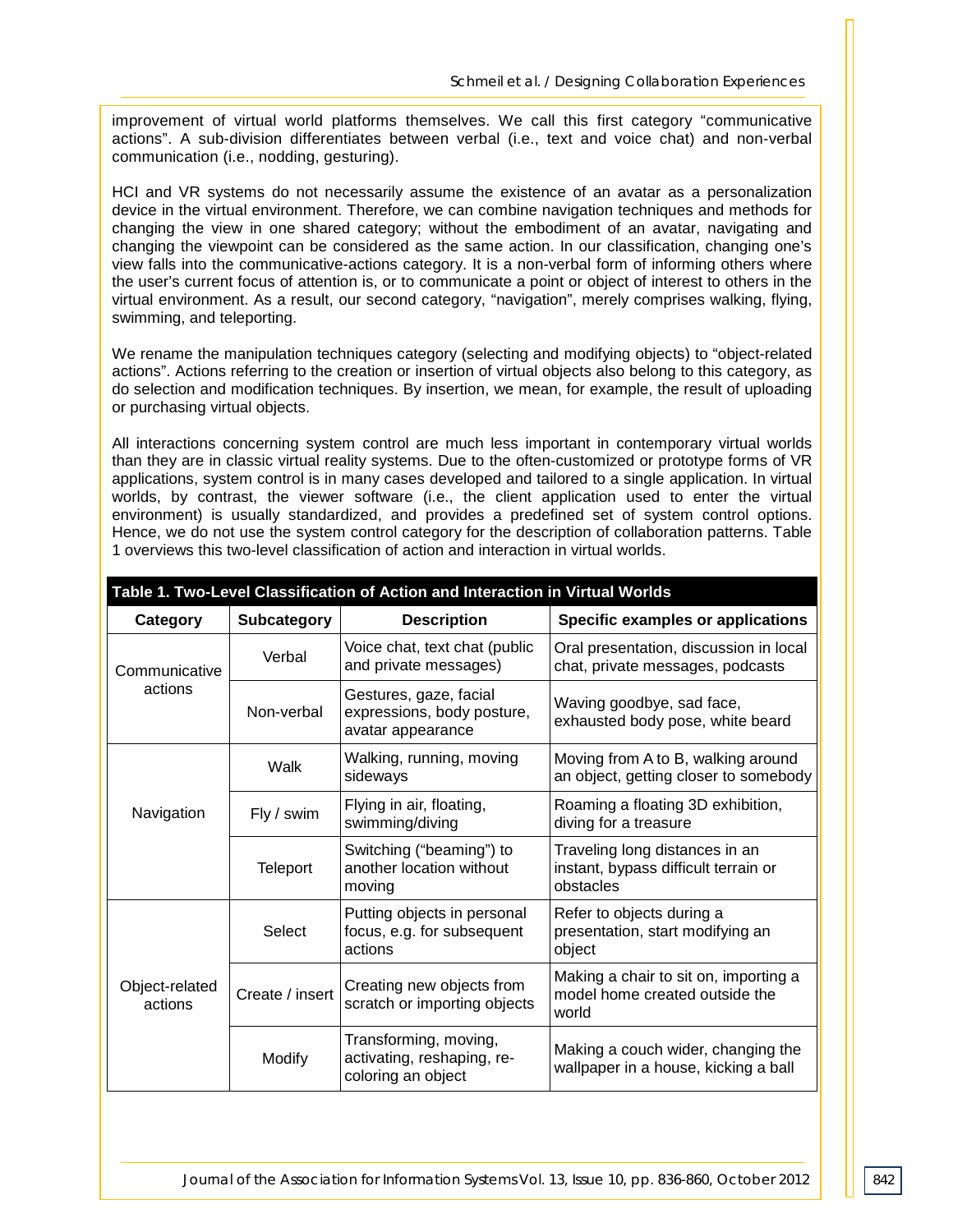If we were to put these actions on a continuous spectrum, they could also be distinguished in terms of their virtual world effects, or their level of invasiveness or (space) intrusion. Talking, typing, or changing one's avatar appearance, view, or position is far less intruding than moving an object, triggering a rocket, or blocking a door. However, note that that these distinctions and the resulting classification do not include virtual objects. Those require a separate classification that takes their manifold types and functions into account. In Section 3.4, we discuss this other central element of a virtual environment's infrastructure.

#### **3.4. Classifying Virtual Objects**

In his book "The design of everyday things", Donald Norman postulates that people's actions and human behavior in general profits from everyday objects being designed to provide straight-forward affordances; that is, the objects should communicate how they should be used (1988). He argues that less knowledge is required (to perform well) when there is (what he calls) "knowledge in the world" (p. 56). This insight can be fruitfully applied to virtual worlds by building on the latent knowledge that users have and by providing cues that reuse appropriate representations (Smith & Harrison, 2001). This not only motivates practitioners to use virtual environments for collaborative tasks, but implies that objects in virtual environments and their design are of great importance. Hence, we understand virtual objects as forming another major part of a virtual environment's infrastructure that goes along with the previously discussed part of action and interaction. Affordances can (and should) be used to signal users about how to interact with a particular object, or how objects with built-in behaviors may act without any direct influence from the user.

One problem that arises is that, with those mental representations - or mental models, as Norman calls them - users may overestimate how objects and the environment behaves; that is, they may expect something that current virtual worlds cannot provide (Norman, 1988). In contrast, users might not anticipate any functionality when acting in a virtual environment, and might get easily confused or disoriented when things happen without a direct command. As a result, two extreme types of users of virtual environments are possible: those who underestimate and those who overestimate a virtual world's capabilities. In fact, this might partially explain why it takes (or took) so long for virtual worlds to become accepted and viewed as being more than just environments for playful behavior, despite the fact that they have been debated in research and practice for many years. Regardless, a fact is that, for a long time, virtual environments researchers and developers have focused largely on graphical representation and rendering issues.

With the launch (and the hype) of Second Life, a new era of accessible online virtual environments began. Following the trend of enabling users to create content – also an essential element of Web 2.0 – Second Life users could for the first time create and edit virtual objects, and customize their avatars' appearance directly in a persistent virtual world (however, note that this disregards Active Worlds, which provided content-creation features long before Second Life but was unfortunately never widely used).

With the possibility of scripting objects (i.e., programming them in order to make them responsive to user actions, execute animations or follow behaviors, or simply update their own states continuously), virtual objects have become a powerful instrument in designing memorable user experiences in virtual worlds. In fact, interactive virtual objects represent technology in virtual environments; without active and interactive objects, any virtual environment would be nothing more than a virtual version of a world without technology.

In spite of their crucial functional importance, little research has been conducted on classifying virtual objects thus far. More work has been done on their technical side; for instance, including detailed solutions for all possible interactions with an object into its definition (Kallmann & Thalmann, 1998). These so-called smart objects integrate descriptions for sub-objects about how to behave and about positions for avatars or agents to interact with. They also provide gestures up to the precision of finger splay. Another later-presented framework takes on this idea and adds inter-object interaction definitions (Jorissen & Lamotte, 2004). Currently – to the authors' knowledge – at least the two virtual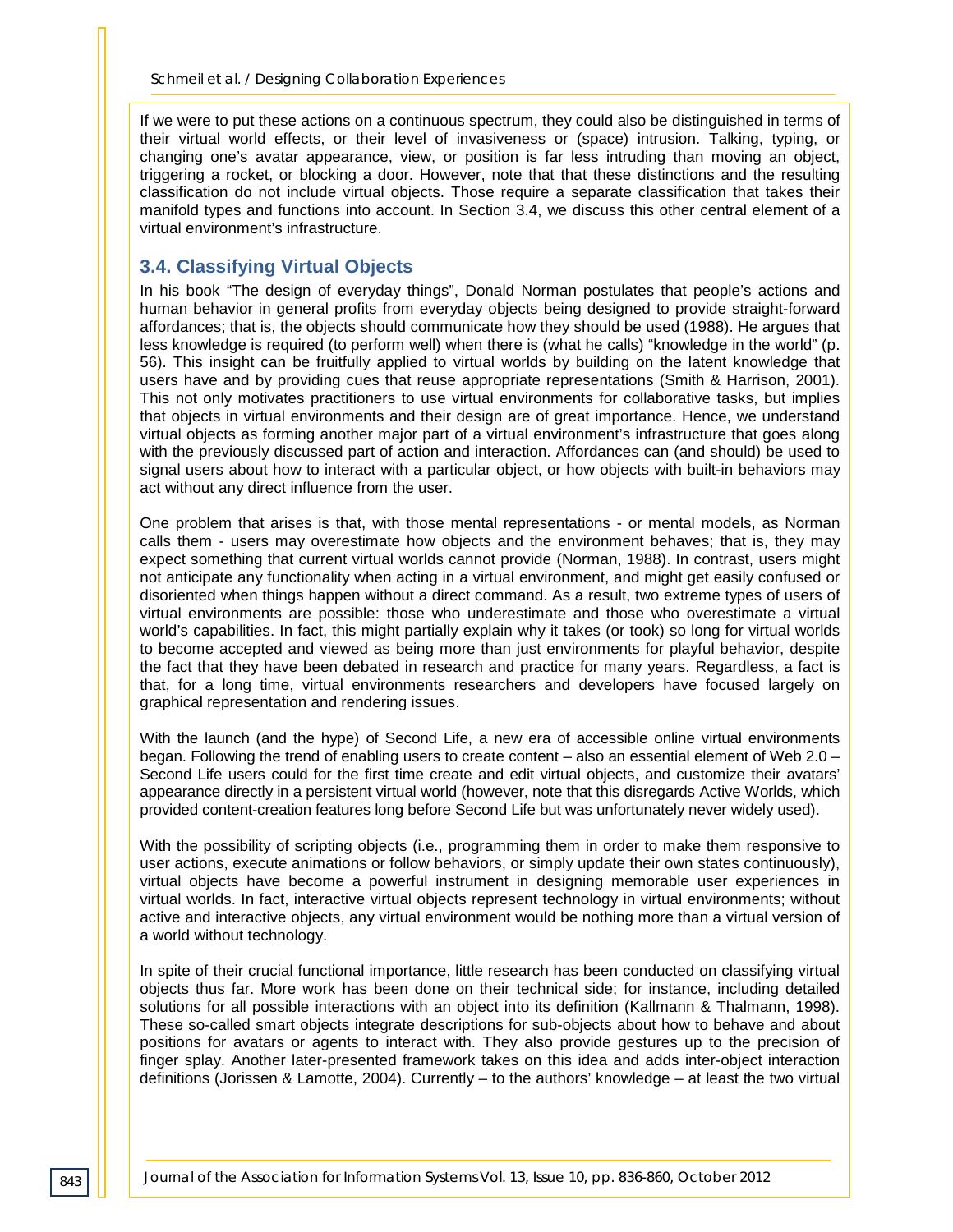world platforms – Second Life and OpenSim – support defining avatar positions for interaction in an object definition and in inter-object communication.

Smith and Willans (2006) proposed a first informal classification of virtual objects while investigating the requirements of virtual objects in relation to interaction needs. The authors state that the user's task requirements define the behavioral requirements of any object. Consequently, they distinguish between background objects, which are not critical to the scenario; contextual objects, which are part of the scenario but not in the focus; and task objects, which are central to the scenario and the actions of the user (Smith & Willans, 2006). While this distinction may be useful for determining virtual objects' level of importance (e.g., in the requirements-analysis phase), it does not distinguish objects based on their actual function.

Hence, we classify virtual objects into the following three categories.

- 1. "Static objects", which solely exist; they do not follow any kind of behavior and do not respond to any of the user's actions. We distinguish fixed objects that are not meant to be moved (such as statues, furniture, architecture) from portable objects that are meant to be picked up or carried around, held, or worn (such as handheld objects, items that hover over the avatar, and hats and distinctive clothes in general). This quality does not have to be persistent; the categorization should work in order to describe the collaboration pattern.
- 2. "Automated objects", which either execute animations repeatedly or by being triggered. Alternatively, they follow a behavior (that range from simple behaving schemes, such as following an avatar, to highly complex autonomous, intelligent behaviors). We further separate the most rudimentary of all object behavior forms into an extra sub-category – the behavior of merely continuously updating its state or content.
- 3. "Interactive objects", which generally represent the notion of a tool or instrument; they either produce an output as a response to a given input, execute actions on direct user commands (e.g., a remote control), or act as vehicles, which means that the user directly controls their movement (with or without the user's avatar on it) by using the primary navigation controls.

The border between automated and interactive objects may seem fuzzy at first, but it is clearly delineated by whether a user deliberately triggers an object to act or not. This classification does not aim to be formally mutually exclusive; rather, it is meant to be applied as a means of structuring and formalizing objects by their primary function or characteristic in the particular collaboration pattern in which they occur. Table 2 overviews this two-level classification of virtual objects

Considering alternative classification properties; for example, an object's size, whether the object can be entered or not, whether the object follows physical laws (e.g., moving in the wind), is, in our belief, of secondary importance – especially for the use cases we try to support with our contribution (i.e., collaboration tasks).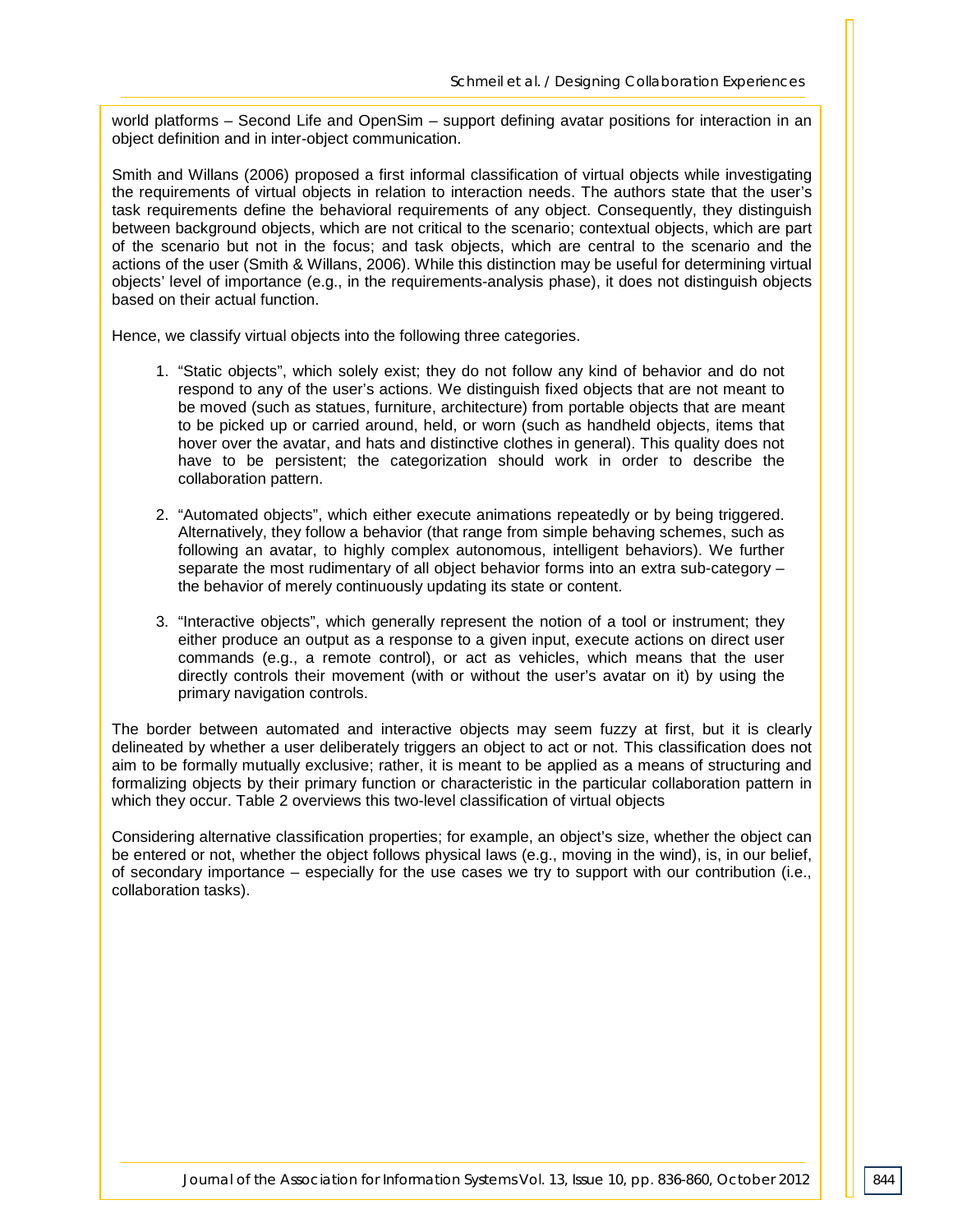*Schmeil et al. / Designing Collaboration Experiences*

| Table 2. Two-Level Classification of Objects in Virtual Worlds |                       |                                                                              |                                                                               |  |  |  |
|----------------------------------------------------------------|-----------------------|------------------------------------------------------------------------------|-------------------------------------------------------------------------------|--|--|--|
| Category                                                       | <b>Subcategory</b>    | <b>Description</b>                                                           | <b>Specific examples</b>                                                      |  |  |  |
| Static objects                                                 | Fixed                 | Objects that are fixed and not<br>meant to be moved                          | Statues, symbols, buildings, most<br>furniture, static plants and trees       |  |  |  |
|                                                                | Portable              | Objects that are portable and<br>meant to be picked up and<br>carried around | Flags, name tags, distinctive marks,<br>symbols, teddy bears                  |  |  |  |
| Automated<br>objects                                           | Update state          | Objects that update their state<br>over time or through external<br>sources  | Visitor counters, calendars, weather<br>displays, webcam images               |  |  |  |
|                                                                | Execute<br>animation  | Objects that execute pre-<br>defined animations (navigate<br>or manipulate)  | Machines, clocks, drifting or growing<br>plants, animals, animated plays      |  |  |  |
|                                                                | Follow<br>behavior    | Objects that act according to<br>given behavior rules and react<br>to events | Robots and chatbots, complex plants<br>and animals, non-player characters     |  |  |  |
| Interactive<br>objects                                         | Input / output        | Objects that produce an<br>output to discrete user input                     | Text and voice translators,<br>calculators, web browsers, photo<br>booths     |  |  |  |
|                                                                | Tools,<br>instruments | Objects that execute actions<br>as direct translation of user<br>input       | Remote controls, gadgets, weapons,<br>chainsaws, machetes, fishing rods       |  |  |  |
|                                                                | Vehicles              | Objects that move as direct<br>trans-lation of user navigation<br>control    | Cars, airplanes, helicopters, boats,<br>unicycles, flying carpets, parachutes |  |  |  |

### **3.5. A Blueprint for Avatar-Based Collaboration**

The ABC framework supports and fosters the development of innovative collaboration patterns for virtual worlds by providing a formalization that connects the distinct features of the medium (the infrastructure) with specific collaboration and learning goals in given contexts. To establish this connection, it provides a dramaturgy layer that adds semantic values to the syntactic elements of the medium (i.e., available actions and objects), which defines macro-actions, settings, roles, steps, timing, and so on.

Figure 1 illustrates the framework for avatar-based collaboration based on the distinctions described in the previous sections. It is intended as a blueprint for embodied collaboration in virtual environments. As such, it can be used as a basis to develop or describe collaboration patterns in virtual worlds such as Second Life or OpenSim. Its three-tier architecture reflects the syntactic, semantic, and pragmatic level of a collaboration medium, which Section 3.2 discusses. In Section 3.5.1 to Section 3.5.3, we explain the parts of the framework in top-down order.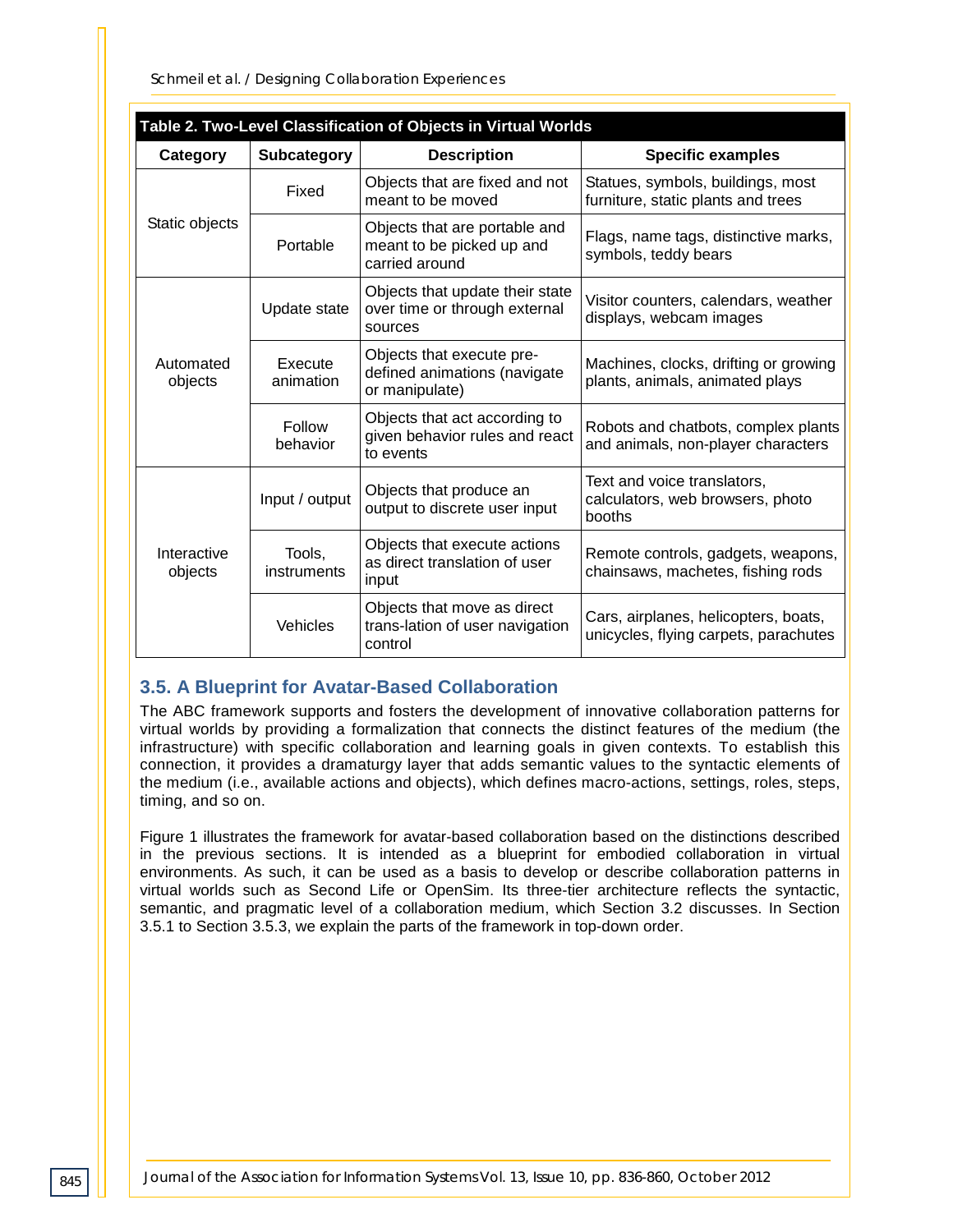*Schmeil et al. / Designing Collaboration Experiences*



#### *3.5.1. Context and Goal*

The context describes the application domain of a collaboration pattern, while the goal more specifically defines what kind of activity a pattern aims to support. A first category comprises patterns that aim for collaborative work in the traditional sense; that is, having main goals such as sharing information or knowledge; collaboratively designing or creating a draft, a product, or a plan; assessing or evaluating data or options; making decisions; and so on. Because these goals do not necessarily have to be associated with work in the narrow sense of the word, we label the first context category "collaborate". The category "'earn" frames the domain of education. We assigned six goals, selected according to Bloom's taxonomy of educational objectives (1956), to it. Bloom distinguishes between different levels of learning goals starting with the simple (e.g., memorizing or recalling information) to the more complex (e.g., comprehending, applying knowledge, analyzing, synthesizing or even evaluating new knowledge regarding its limitations or risks). We classify the category "play" into game-oriented goals such as competition, socializing, forming relationships, and distraction. This integrates both Yee's (2007) three main motivation components (achievement, social, and immersion) and Caillois' (1962) four fundamental categories of play (competitive play – Agôn, chance-based play – Alea, role-playing and make-believe play – Mimicry, and playing with the physical sensation of vertigo – Ilinx). We deemed the chance-based play and vertigo categories less important for the formalization of goal-driven collaboration patterns and thus left them out of the main categories we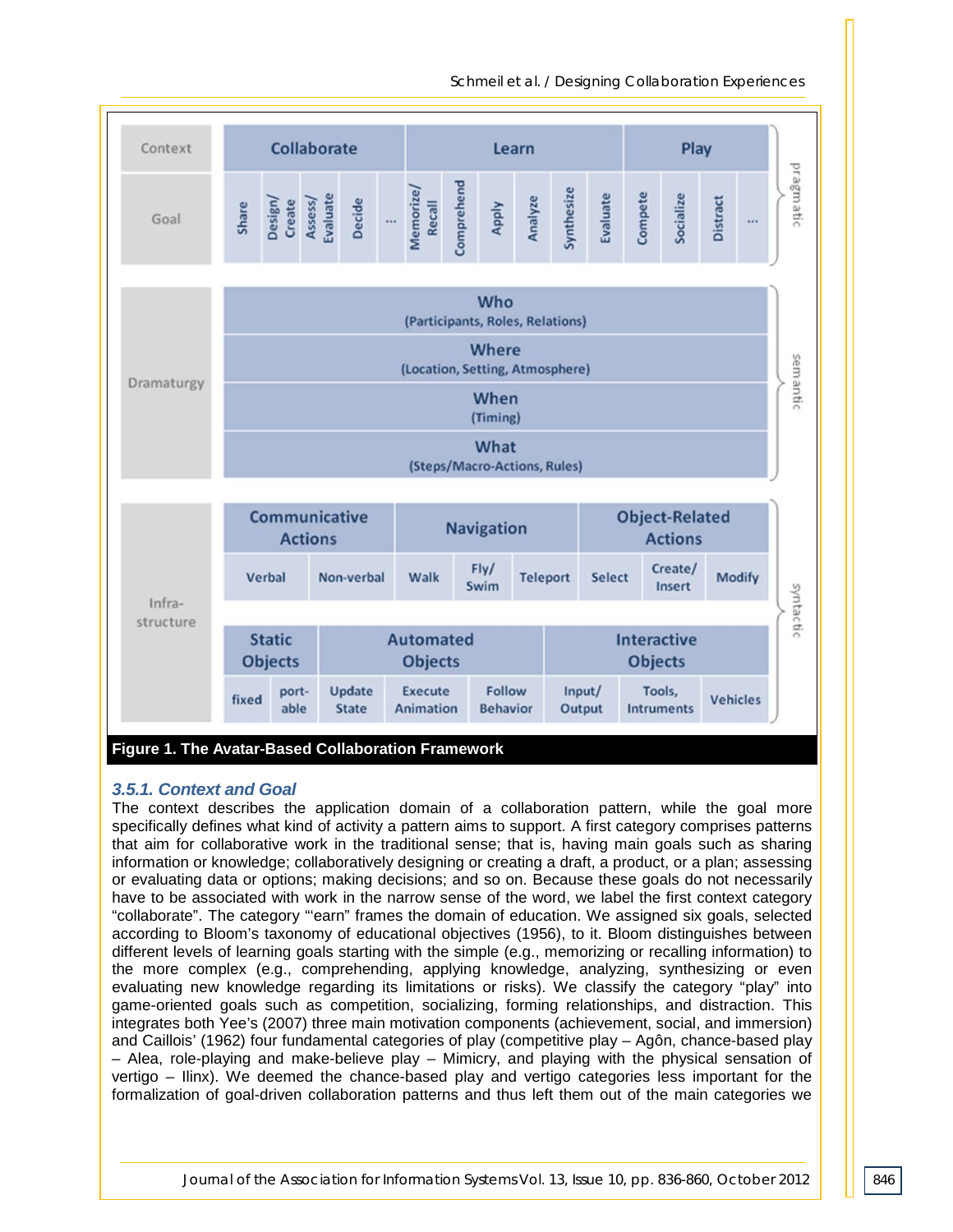included in the framework. For both the collaborate and play contexts, we included a wildcard category for the user to add their goals.

#### *3.5.2. Dramaturgy*

Goffman (1959) first adapted the term dramaturgy, which describes a construct in which all interpersonal behaviors, rules, and activities are orchestrated, into sociology from theatre. He explained social interactions using a theatre metaphor. The sociological perspective of symbolic interactionism, in which dramaturgy is embedded, is closely related to semiotics (Denzin, 1987). Thus, dramaturgy fits perfectly into the ABC framework because it designates the way in which the infrastructure in the virtual world is used to reach a specific collaboration goal or, in other words, support a group task. It comprises the necessary participants and their roles and relations (the "who"), the participants' interaction spaces and repertoire (the "where"), and the timing and sequencing of the participants' interactions (the "when"). The dramaturgy also specifies the participants' actions (the "what") and the social norms and rules they should follow in a given collaboration pattern. While the goals and contexts specify the why of a collaboration pattern, and the infrastructure specifies the how, the dramaturgy consequently addresses the who, where, when and what of purpose-driven online interactions. The dramaturgy defines in which ways the participants can use the infrastructure of a virtual world to achieve a common goal.

#### *3.5.3. Infrastructure*

The final, most basic level of the blueprint contains the previously discussed elements actions and objects. In Sections 3.3 and 3.4, we discuss the categorization of action and interaction into communicative, navigational, and object-related actions, and, in particular, the categorization of virtual objects into static, automated, and interactive virtual objects (categories).

In Section 3.1, we define a collaboration pattern as being a set of tools, techniques, behaviors, and activities for people who meet at a place to work together in a group or community toward a common goal. This translates to a set of objects, actions, rules, and steps for participants with roles who meet at a location to collaborate on a common goal in a given context. A specific collaboration pattern is then an instance of the framework, and can be defined using the parameters positioned in the framework.

There are two distinct ways in which the above blueprint can be used to create collaboration patterns. First, it can be used in a top-down manner from goal to infrastructure in order to specify how a given goal can be achieved using an online 3D virtual environment. Here, the given context(s) and the goal(s) of the pattern are specified, the dramaturgy is developed, and the required actions and objects are filled in (in that order). Alternatively, the blueprint can be used bottom-up in order to explore how an existing virtual world infrastructure can enable innovative dramaturgies that help achieve a certain collaboration (or learning) goal. Using this approach, existing objects and available actions are filled in, a dramaturgy is developed, and the goal(s) and the context(s) is/are specified (in that order). The bottom-up approach seems more feasible for situations where a virtual world that includes objects and tools is already available (or for situations where virtual world developers and 3D modelers to create infrastructure are unavailable), while the top-down approach may be better for creating collaboration patterns when specific goals are to be achieved (or developers and modelers are available to create new content and functionality). The top-down and bottom-up approaches can also be mixed or used in combination or succession as an iterative development process.

We do not strive for mutually exclusive and collectively exhaustive categories in the framework – the categories are meant to serve as a structure to describe and develop collaboration patterns rather than to provide an entirely unambiguous way of formalizing collaboration patterns.

The case study in the next section illustrates the application of the ABC framework in more detail, and also illustrates the advantages and difficulties in using it to develop collaboration tasks and, in this case, collaborative learning exercises.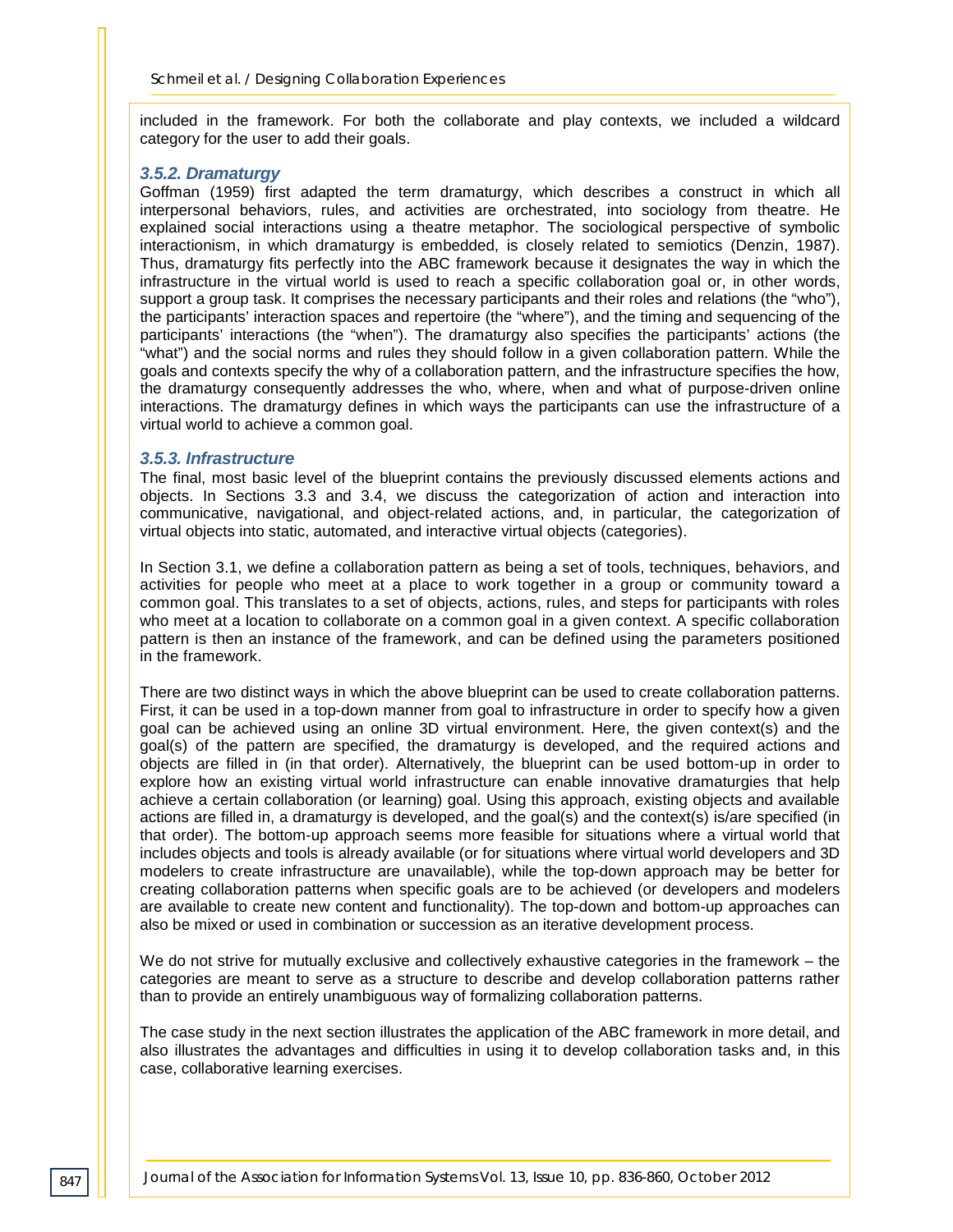## **4. Case Study: Designing Collaborative Learning Experiences for the ShanghAI Lectures**

As a first use case, the ABC framework was deployed in 2009 and 2010 to develop a dozen exercises for a 3D virtual world that would accompany a global series of lectures on natural, artificial, and embodied intelligence (the ShanghAI Lectures). This section describes the entire process from the ideation of collaborative learning patterns in the given context to the output of specific requirements to 3D designers and modelers, and virtual world developers and scripters.

#### **4.1. The ShanghAI Lectures**

The ShanghAI Lectures (http://shanghailectures.org) is a cross-reality global teaching and international student collaboration project. Its core components are a lecture series on natural, artificial, and embodied intelligence (presented by Professor Rolf Pfeifer, director of the Artificial Intelligence Lab at the University of Zurich), and exercise assignments for multicultural student teams from all over the world. The lectures are broadcasted via video-conference. In both the first and the second year of the project, approximately 300 students collaborated in self-managed global virtual teams on weekly group assignments, viewed video-recorded lectures and expert talks together, and met online with their peers and tutors while avatars in a virtual world. As an environment for working and socializing, we created UNIworld, which builds on the virtual world platform Open Wonderland (open-source, independent software formerly developed by Sun Microsystems). Open Wonderland enables users (or virtual world designers/administrators/hosts) to customize the virtual environment's design, and offers collaboration features such as shared applications, the extension of communication tools, and the implementation of tailored extensions, such as authentication schemes and social features. Further, we chose to create a second virtual environment, ShanghAI Island, with OpenSim (open-source software that came out of the Second Life platform). The idea behind this was for the students to "travel" to a virtual seminar location twice in the semester in order to work on additional exercises for extra credits. For the project, it was an option to test a virtual world platform different from Open Wonderland.

#### **4.2. Main Development Task and Key Challenges**

The fact that students from all around the world worked together in small teams for the exercises of the ShanghAI Lectures, and the fact that a virtual world was chosen as the single place to facilitate and foster this intercultural collaborative learning, made it a compelling case to investigate.

The main development task was to create an appropriate number of exercises about the contents of the lecture series for teams of students to work on together. These exercises heavily influenced the architectural design because they constitute the key activity in UNIworld. UNIworld's final design was created around team "arenas": team rooms that facilitate collaborative work in a private setting. In total, we developed 13 virtual world exercises to accompany seven lectures over the whole semester. With many of the students being first-time virtual world users, the first exercise needed to serve as a virtual world training task to make the students familiar with navigating, communicating, and interacting with tools in UNIworld. However, a second exercise not related to the topic of the lecture was required. Thus, we created a team-building task with all the students (from 23 different universities) assigned to a different teams. We developed the eleven remaining exercises on the contents of the lectures.

Key challenges in the development of the exercises were to transfer exercises that accompanied an earlier (traditional) version of the same lecture from their paper-based form to a format for use in a virtual world to harness the distinct features of the medium. The decision to deploy a virtual world as an environment in which to conduct the exercises had come out of the thought of illustrating embodied intelligence in a more comprehensible way than having exercises solely on paper sheets or flat web pages. After we achieved this, however, problems concerning the virtual world platform that had been chosen arose. For instance, the virtual world did not have the promised functionality, we could not hire additional developers to solve this problem, the platform developers could not guarantee the system stability in general. As such, we fundamentally modified the already developed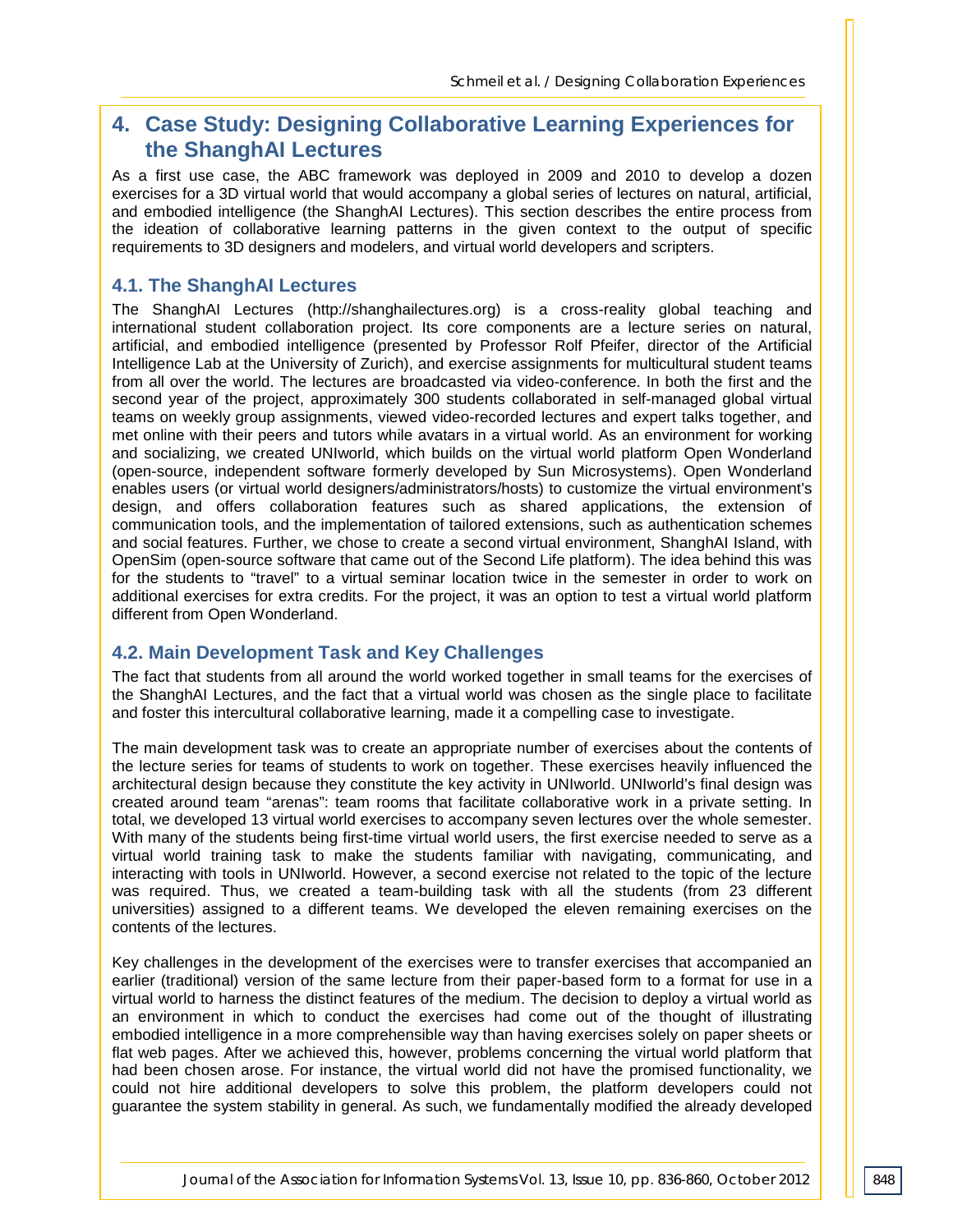collaboration patterns for the exercises to use less-interactive tools (or none at all) – which meant that the virtual world decreased in quality and originality than was originally planned for. Eventually, we decided to include a second virtual world in order to host additional exercises in a "remote" location. This, however, added an additional key challenge: we had to modify/redesign the collaboration patterns for the additional exercises so that the environment was a place to work on the current exercise and not a place to socialize or have a team venue. We finally had to design this second virtual world, and the exercises in it, as sort of a seminar getaway.

#### **4.3. Approach and Design Process**

The main source of information and contextual input to the design of the collaboration patterns for the exercises were: the lecture slides of an earlier (face-to-face) version of the lecture series, the (paperbased) exercise sheets to that lecture, and further contextual information about the domain and the contents of the lecture in form of a textbook that served as a basis for the lecture. As a source of inspiration for the development of innovative dramaturgies for the collaboration patterns, we used data from previous research; that is, virtual world collaboration pattern descriptions from an exploratory investigation in Second Life (see Schmeil & Eppler, 2009). Combining these two input sources eventually led to novel ideas and innovative patterns for exercises to accompany the lecture series in the ShanghAI Lectures. The design process was not entirely defined at the beginning of the project but rather evolved during this first application of the ABC framework. We describe how it unfolds in the following paragraphs (and three example patterns are illustrated in the appendix).

As a first step for the development of a pattern, context(s) and goal(s) are specified roughly. The respective fields are filled with keywords or brief descriptions of the specific goals (note: a pattern can by all means address more than one goal in more than one context). Then, the designated procedure of the exercise in an initial rough form is drafted into the agenda section of the dramaturgy layer; this is the start of the first essentially creative part of the pattern creation. Using the rough idea as a scaffold, existing patterns and other sources are used as inspiration to ideate a dramaturgy for the exercise. While the dramaturgy layer gets filled in, single action and object elements are added in the infrastructure layer whenever their requirement for any of the sections in the dramaturgy becomes apparent. Single fields in the actions and objects categories in the infrastructure layer are filled in with brief descriptions or explanatory keywords. When the upper parts of the dramaturgy layer are completed, the agenda and the context/goals sections are updated for the last time if required. As a final step, with the context(s), goal(s), and the entire pattern in mind, the infrastructure layer is traversed section by section and field by field with the aim to discover whether or not any additional actions or objects can be deployed for the pattern to make it more engaging or exciting. This step is done with the thought to use the distinct features and capabilities of the medium. Whenever any amendments or modifications are made during this traversal, any affected sections in other parts of the framework are updated (and those are in turn affected by that update, and so on).

The fully completed formalization of a collaboration pattern is then used to deduct requirements for 3D modelers (or architects), virtual world designers, and developers/scripters. These are outlined as notes at the right edge of the framework sheet or formalized and given out on separate documents.

#### **4.4. Implementation**

Table 3 lists the final 13 exercises that we developed. Note that, due to the lack of functionality and stability of Open Wonderland as a virtual world platform and the lack of dedicated virtual world programmers and scripters in the ShanghAI Lectures project, we had to modify a number of exercises in order to implement them.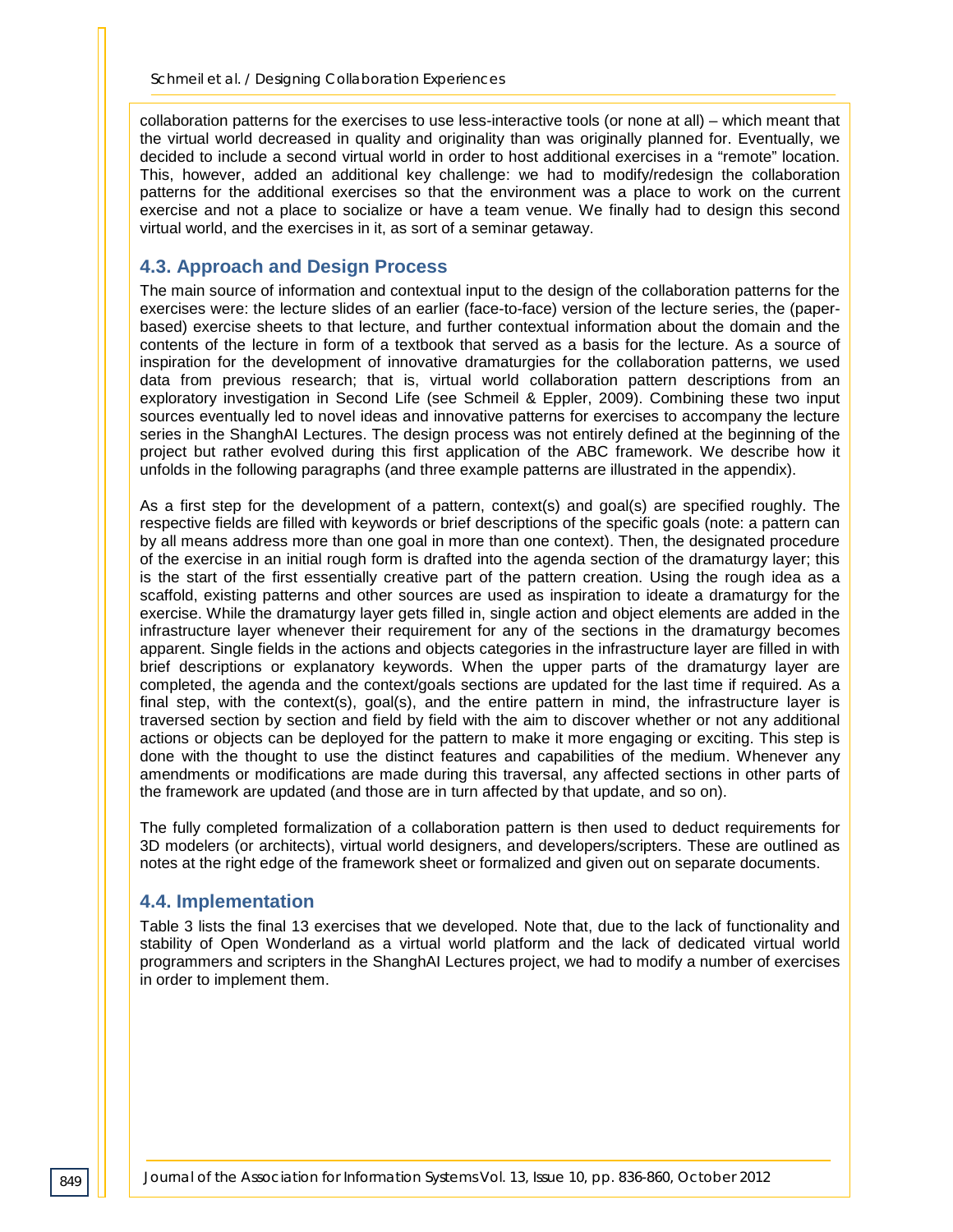| Table 3. The 13 Collaboration Patterns That Were Developed for the ShanghAI Lectures 2010 |                                                                                                                                                                                                                                                                                                                                                                                                                                                                                                                                                                                             |                                                 |  |  |  |
|-------------------------------------------------------------------------------------------|---------------------------------------------------------------------------------------------------------------------------------------------------------------------------------------------------------------------------------------------------------------------------------------------------------------------------------------------------------------------------------------------------------------------------------------------------------------------------------------------------------------------------------------------------------------------------------------------|-------------------------------------------------|--|--|--|
| Exercise name                                                                             | Description                                                                                                                                                                                                                                                                                                                                                                                                                                                                                                                                                                                 | Comments                                        |  |  |  |
| WL tutorial (WL)                                                                          | This "first contact with Wonderland" exercise teaches the<br>students basic WL functionality, such as navigation, camera<br>control, communication, and the use of different tools. Tasks<br>and instructions are provided along a path in-world.                                                                                                                                                                                                                                                                                                                                           | Individual exercise:<br>basic tutorial          |  |  |  |
| Design team room (WL)                                                                     | The student teams work together to furniture their team<br>room in order to make it unique, to feel like home, and to<br>convey the spirit of the team in the room's design. Ideally,<br>the team rooms should look different from each other also<br>from the outside. Drag & drop import of 3D objects from the<br>3D model library Google Warehouse is supported.                                                                                                                                                                                                                        | Team-building<br>exercise                       |  |  |  |
| Embodied memory (WL)                                                                      | Students stand in front of a four-point path and have to point<br>in given directions. After, they move on the four-point path<br>and have to point in the same directions again, now being<br>turned by moving on the four-point path. Students should<br>learn to orient themselves in this exercise.                                                                                                                                                                                                                                                                                     |                                                 |  |  |  |
| Anticipate robot behavior<br>(WL)                                                         | After receiving a robot design (as images in WL), the student<br>team has to anticipate how the robot will behave in certain<br>situations. The situations are provided as images as well; for<br>example, a parcours the robot is (imaginatively) put into. The<br>students use a whiteboard and a sticky notes board to put<br>together their solution; alternatively, they could be asked to<br>perform a sort of role play for their tutor as a more active<br>solution.                                                                                                                | Exercise simplified<br>for use of<br>whiteboard |  |  |  |
| Redesign robots (WL)                                                                      | Student teams are shown videos (or schematic designs) of<br>robots that are not designed perfectly. For each video, they<br>discuss the robot with their group and develop a redesign of<br>that robot that is supposed to overcome the flaws and<br>shortcomings that the students discover with the original<br>design. Whiteboard and sticky notes are used for this<br>exercise.                                                                                                                                                                                                        | Exercise simplified<br>for use of<br>whiteboard |  |  |  |
| Experience situatedness<br>(OS)                                                           | The student team mounts a robot. The robot starts driving<br>around in a parcours to show behavior typical for its<br>model/type. The students get a situated experience, a "first-<br>person view". After the performance, the students get off the<br>robot and walk up a hill to watch the robot behave again,<br>now as spectators from outside. They discuss the<br>differences between the two experiences. With all this fresh<br>in mind, they log out of OpenSim and get back to their team<br>room in UNIworld, where they write down their comparison<br>on a sticky note board. |                                                 |  |  |  |
| Tag and annotate videos<br>and images (WL)                                                | In this exercise, student teams are asked to watch videos<br>and images, discuss each of them, and write down notes,<br>comments, or comparisons on a sticky note board (or sketch<br>something on a whiteboard). This is rather a scaffold for an<br>exercise – content is fairly open here.                                                                                                                                                                                                                                                                                               | Exercise simplified<br>for use of<br>whiteboard |  |  |  |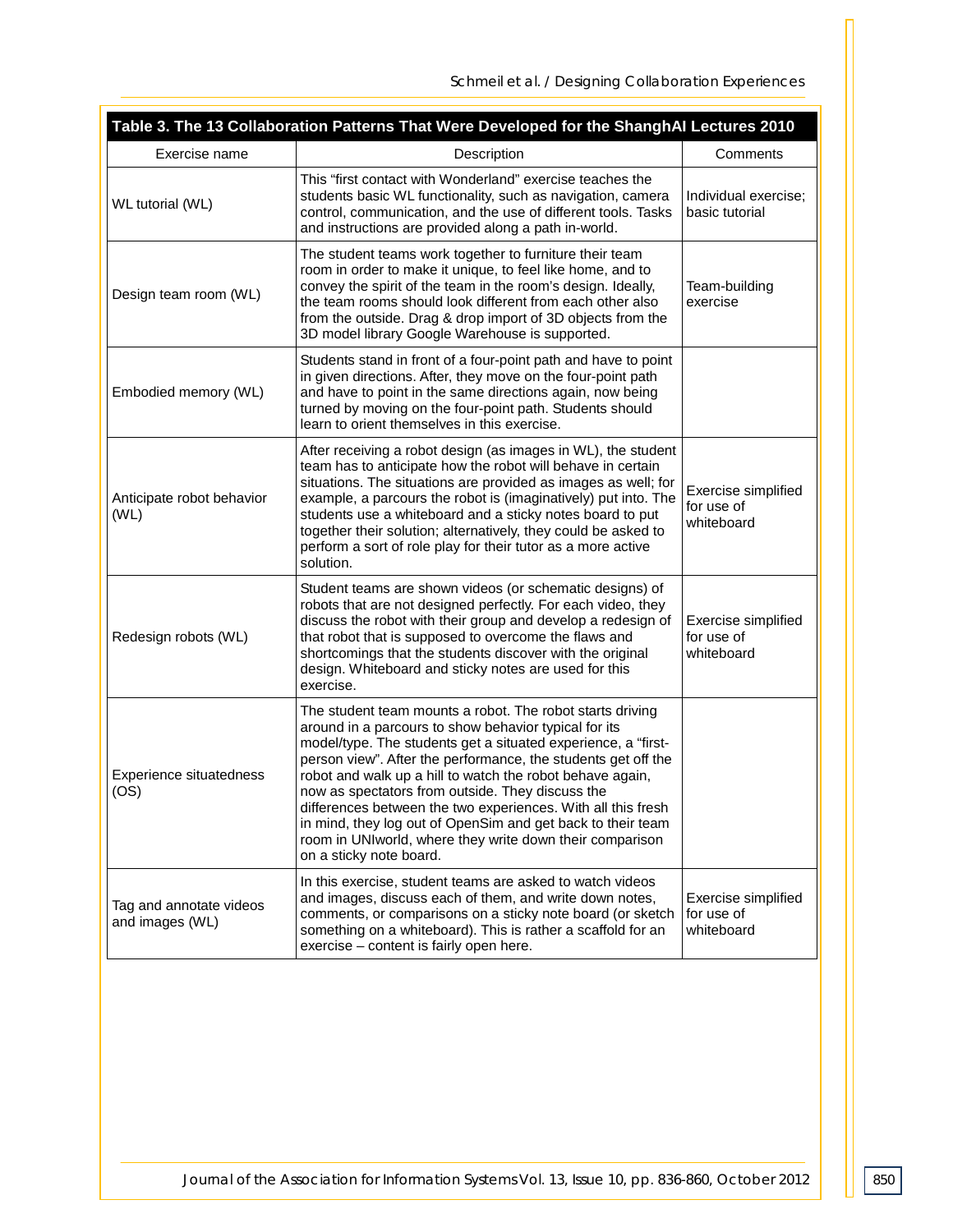| Table 3. The 13 Collaboration Patterns That Were Developed for the ShanghAI Lectures 2010<br>(cont.) |                                                                                                                                                                                                                                                                                                                                                                                                                                                                                                                                                                                                                                                                    |                                                 |  |  |  |
|------------------------------------------------------------------------------------------------------|--------------------------------------------------------------------------------------------------------------------------------------------------------------------------------------------------------------------------------------------------------------------------------------------------------------------------------------------------------------------------------------------------------------------------------------------------------------------------------------------------------------------------------------------------------------------------------------------------------------------------------------------------------------------|-------------------------------------------------|--|--|--|
| Exercise name                                                                                        | Description                                                                                                                                                                                                                                                                                                                                                                                                                                                                                                                                                                                                                                                        | Comments                                        |  |  |  |
| Which robot am I? (OS)                                                                               | The student team watches a robot behave/move/act in an<br>arena (a parcours) and guesses which kind of robot it is (the<br>performing robot is initially "cloaked": the team cannot tell<br>what robot it is by appearance). After the student team<br>comes to an agreement and makes their guess, the robot<br>reveals its identity by "decloaking" itself to illustrate whether<br>or not the team's guess was correct. This is done for several<br>robots. The student team makes their decision by "voting by<br>feet"; that is, by moving their avatars to robot prototypes (an<br>agreement is made when all team members have moved to<br>the same robot). |                                                 |  |  |  |
| Anticipate self-assembly<br>(WL)                                                                     | After obtaining a design of a self-assembly robot (as images<br>in WL), the student team has to anticipate how the robot<br>would self-assemble. The student team uses a whiteboard<br>and sticky notes board to put together their solution.                                                                                                                                                                                                                                                                                                                                                                                                                      | Exercise simplified<br>for use of<br>whiteboard |  |  |  |
| Categorize robots in<br>framework (WL)                                                               | On a whiteboard with a framework as background image<br>that allows categorizing robots according to different<br>classifications, the student team marks the different robots<br>they encounter during this exercise (robots can wait along a<br>path, drive by, or simply park in a line).                                                                                                                                                                                                                                                                                                                                                                       | Exercise simplified;<br>not realized            |  |  |  |
| Robot colorization (WL)                                                                              | The student team walks along a path on which (single-<br>colored) robots are aligned. For each robot, the students<br>have to colorize, according to a given categorization (e.g.<br>sensors - actuators), its parts. This can be repeated for<br>several robots and for different categorizations per robot.                                                                                                                                                                                                                                                                                                                                                      | Exercise simplified;<br>not realized            |  |  |  |
| Robot pantomime / role play<br>(WL / OS)                                                             | Each student team designs and practices a choreography to<br>illustrate typical behavior of a particular swarm of robots.<br>One after another, the teams perform their play on stage in<br>front of the other teams. The other teams have to guess<br>what swarm or what swarm situation is illustrated.                                                                                                                                                                                                                                                                                                                                                          | Not realized                                    |  |  |  |
| Develop own virtual world<br>exercise                                                                | The student teams ideate and formalize their own virtual<br>world exercise by making use of their experience in the<br>virtual world and choosing any content of the lecture as a<br>contextual input.                                                                                                                                                                                                                                                                                                                                                                                                                                                             | Not realized                                    |  |  |  |

In Section 4.4.1 to Section 4.4.3, we describe three of these 13 exercises as examples of innovative collaboration patterns in detail. We focus on the features of the medium that the particular exercises use. The appendix shows these three collaboration patterns in the ABC framework's structure.

#### *4.4.1. Experience Situatedness*

This exercise demonstrates situatedness for the students. Using a 3D virtual world with an orchestrated immersive experience, this exercise illustrates not only the meaning, but also the feel, of situatedness. To this extent, students experience both a first-person and a third-person view of the same robot movement, and are asked to directly compare the two. In order to make the experience a memorable (and hopefully an exciting) one, the exercise harnesses the virtual world features of immersion and spatiality (the sensation of sitting on a "real" robot while it moves around on a parcours). This would be difficult to deliver in a face-to-face setting (and close to impossible with hundreds of globally dispersed students), while videos of first-person and third-person views of a robot would lack the interactive character of the experience.

#### *4.4.2. Which Robot Am I?*

This exercise one of a couple of exercises on robot behavior and artificial intelligence. It has a game-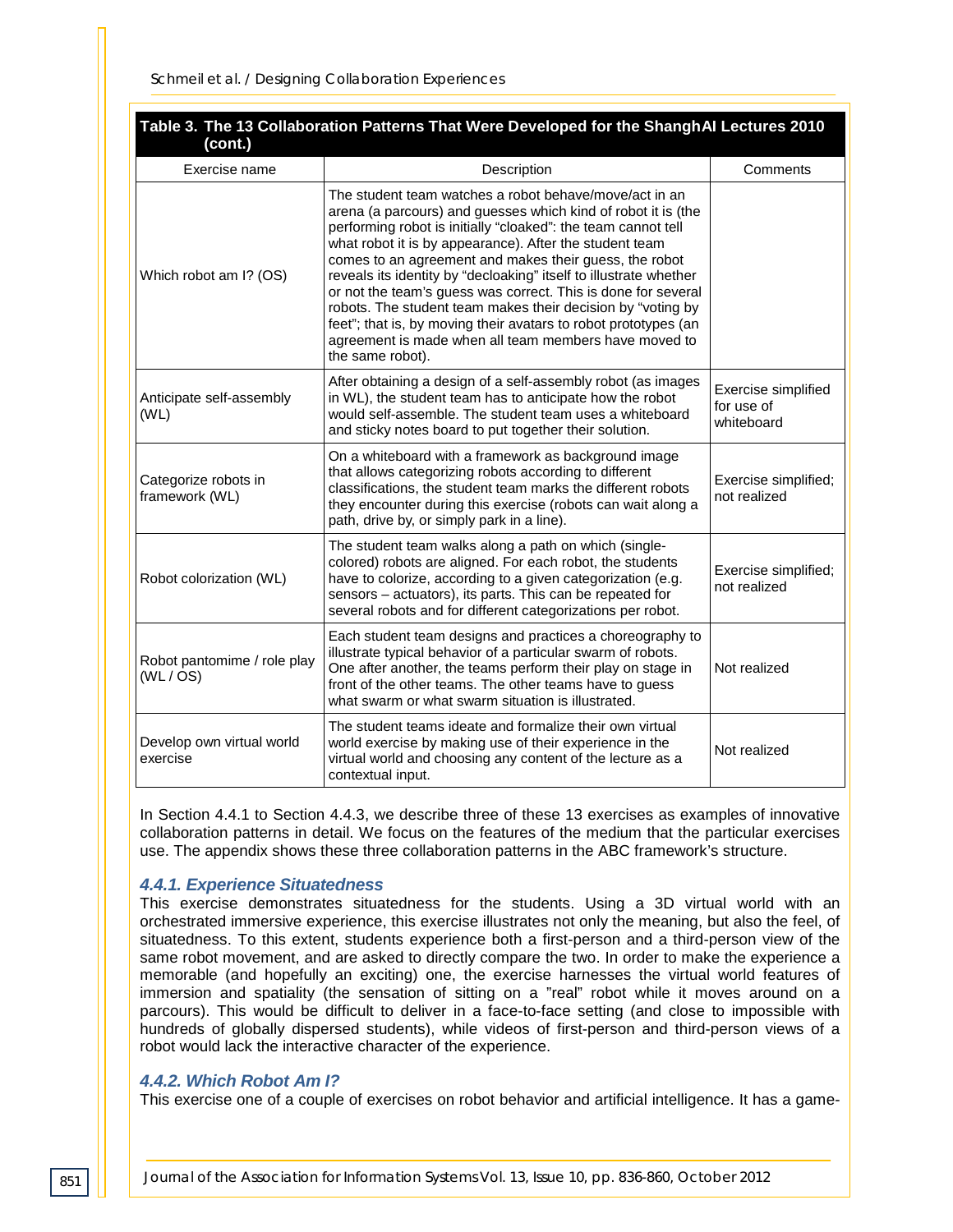like character, and incorporates interactive elements and a responsive environment. Thus, it harnesses the feature of a virtual world allowing for an extensively configurable and scriptable environment that can support and foster collaboration and increase engagement. Among other sources, we were inspired by a children's TV show (for the voting-by-feet part, see Table 3) to develop a fun activity and an overall enjoyable experience for the students. Furthermore, the decloaking effect (see Table 3) gives memorable immediate feedback to the student team's decisions, and the fact that the virtual world automatically sends an email containing the team's results for the exercise to their respective tutor demonstrates the interoperability of the medium.

#### *4.4.3. Anticipate Robot Behavior (+ Robot Pantomime / Role Play)*

This exercise requires the student teams to synthesize their knowledge in order to develop a performance about robot behavior. They deliver embodied experiences to their respective tutors, who profit by both orchestrating the performance and by participating in it as robots. Moreover, the exercise emphasizes collaboration on various levels, which requires the students to work together as a team to both stage and delivere their performances. This exercise integrates influences of the robot pantomime / role play exercise, which itself was not implemented.

#### **4.5. Discussion of Findings and Experiences from this first Use Case**

First, we note that the author of the case study was also this paper's first author, and thus not a neutral user of the ABC framework because he was heavily involved in its development in the first place. In the application of the framework – the ideation and development of the 13 exercises – up to nine people were involved. Three of the main users of the framework read this case study description and judged it as authentic and representative; as such, this should sufficiently prove that any positive bias of the main author was limited.

Comments from users and other involved people on the framework were generally positive, but also pointed out some shortcomings that should be looked at in future modifications and iterations of the framework.

On the positive side, we found that the framework helped harness the distinct features of virtual worlds in order to develop more engaging ways of collaborating and learning together. Indeed, breaking down the infrastructure of virtual worlds does seem to foster innovative thinking. Having a pool of options for possible actions and objects in the virtual environment to pick from invites different combinations. Innovation and "thinking outside the box" is fostered by not forcing the combinations to adhere to any rules; any combination of actions and objects can be constructed with the framework and consequentially implemented in a virtual environment. The fact that virtual worlds do not have to adhere to actual-world physics and other (logical) limitations is an enormous advantage that can be made use of already in the design of collaboration patterns. These novel patterns are then likely to result in more innovative uses of the virtual worlds medium and thus in engaging and memorable experiences. The framework also seemed to ensure that the collaboration designer does not overlook any options the medium offers to support engagement and interaction. This can be an important aspect for people with non-technical backgrounds because they understand what is possible in virtual worlds by merely looking at the laid out infrastructure in the framework. This allows non-technical collaboration designers – or those new to virtual worlds – to include even the most complex objects and actions in their patterns, which might pose challenges to scripters and modelers. We deliberately suppressed a distinction between infrastructure elements that are easy to realize and those that are more complex to realize in the development of the ABC framework. The framework focuses on the resulting experience, instead of emphasizing the potential difficulty in implementing certain elements. This approach is fortified by considering that we conceived it as a structure for all kinds of virtual worlds instead of for one specific platform. We also considered the framework as a checklist, which returns to the point of not forgetting to use distinct features of the medium that one might not think of when, for example, they design for a virtual world for the first time. Following a structure in the process of designing is beneficial for the design outcome. If that was not the case, fields like design science would not even exist (Fuller & McHale, 1963), and design would not have principles (Suh, 1990). The formalization offered with the ABC framework helps designers structure their ideas and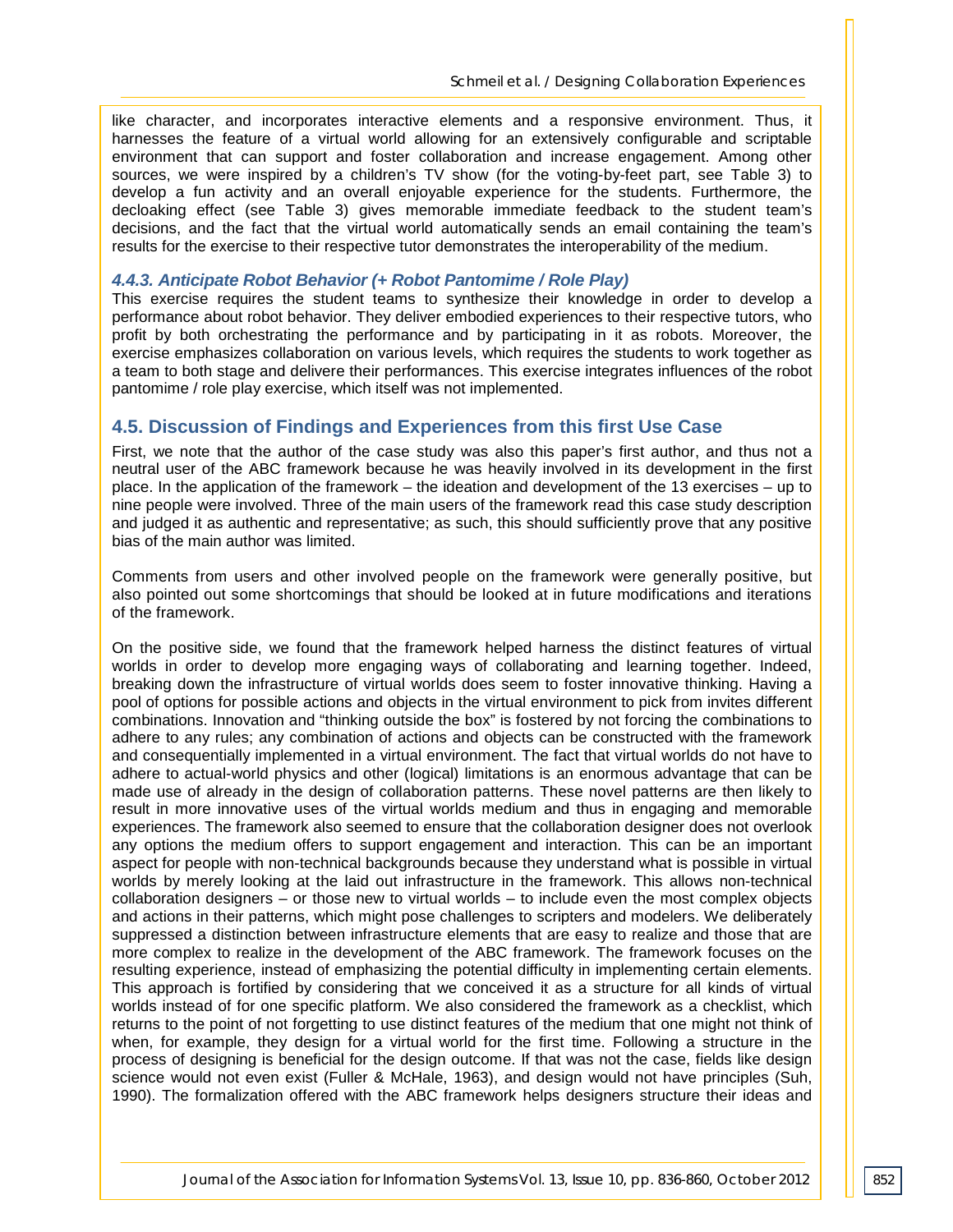supports the creators from initial thought to implementation. In this sense, following a structure gives much more guidance than writing continuous descriptive text. One point we made sure to consider is that the structure must be open enough not to constrain the designers in their design thinking process in any way, but rather provide a space for them to organize their thoughts.

Another point the first users of the framework raised was that the framework serves as a tool for fastprototyping, especially in combination with existing collaboration patterns (e.g., from actual-world classes, from face-to-face collaboration meeting agendas, from games) that provide inspiration and guidance. Having an idea of the process (i.e., the agenda and the major steps) that the pattern to design should implement is already a big step in the total design. This is because the black boxof dramaturgy, so to speak, is arguably the most difficult part in the pattern creation process – it requires most creativity and design thinking. With an already existing idea of the resulting pattern, the central part in the dramaturgy (i.e., the what part) can be completed in a short amount of time, and the infrastructure parts can be filled in following the idea, which transfers the pattern to the medium of virtual words and uses the medium's features.

Feedback from students who worked on the exercises created for the ShanghAI Lectures was positive – they considered moving, interacting, and exploring in a virtual environment to bea great addition to traditional distance-based learning. This provides proof that the emphasis on using the medium's specific capabilities, its distinct features, bears fruit. This is an important point because students – or any other type of younger clients – have become critical with regards to technology. They are quick to say "you could do much more with this technology" and expect the latest functionality to be put to best use in order to be satisfied with the product or service (or class) offered. To this end, the focus on using the distinct features of virtual worlds, an aspect we cannot stress enough, was key in the development of the framework.

On the negative side, users' most notable point was that there was no description of where to start and how to go through the framework (for first use); that is, they mentioned that a path to guide firsttime users through the framework would be a valuable addition. Here, future research could provide insight on how to best design patterns. For example, a controlled experiment could be designed that compares the process and outcome of one group of designers who use the framework top-down and another group who use it bottom-up. While the developer or designer of a pattern naturally can read and remember their own created patterns without a problem, a person not involved in the development of a pattern might have difficulties understanding it. Guidelines for how to fill in the different sections to make patterns comprehensive for others might help resolve this issue, and might also support the collaborative design of patterns. Other comments were that the process of constructing the output for 3D modelers and virtual world developers and scripters is not structured at all and that there is no option to connect the content to the patterns. This concerns the lack of standards of virtual-world objects and designs. Today, there are many different virtual0world platforms on the market, but efforts to agree on a common standard that would enable the transport of objects or even avatars from one world to another have not yet yielded any mentionable results. Apparently, the technology is still too young for cross-platform standards to emerge. The current policy of virtual world creators and providers is rather to develop and refine their proprietary systems and to secure the biggest possible market share. Open-source platforms have emerged and have a growing user base but are still small compared to the big player in the genre, Second Life.

## **5. Conclusion and Future Research Directions**

In this paper, we present the ABC framework, a systematic framework that organizes the necessary elements for the design and implementation of collaboration patterns in virtual worlds. The framework is based on three layers – that is, the pragmatic or contextual layer, which includes the goals of an online interaction; the semantic or dramaturgic layer, which defines how elements and actions are used (and interpreted) in time to achieve the collaboration goal; and the syntactic or infrastructure layer, which comprises the actual objects and (inter)actions that are combined to implement a collaboration dramaturgy. We present a first case study to describe an application of the framework that covered the whole process of developing collaboration patterns, showcase a list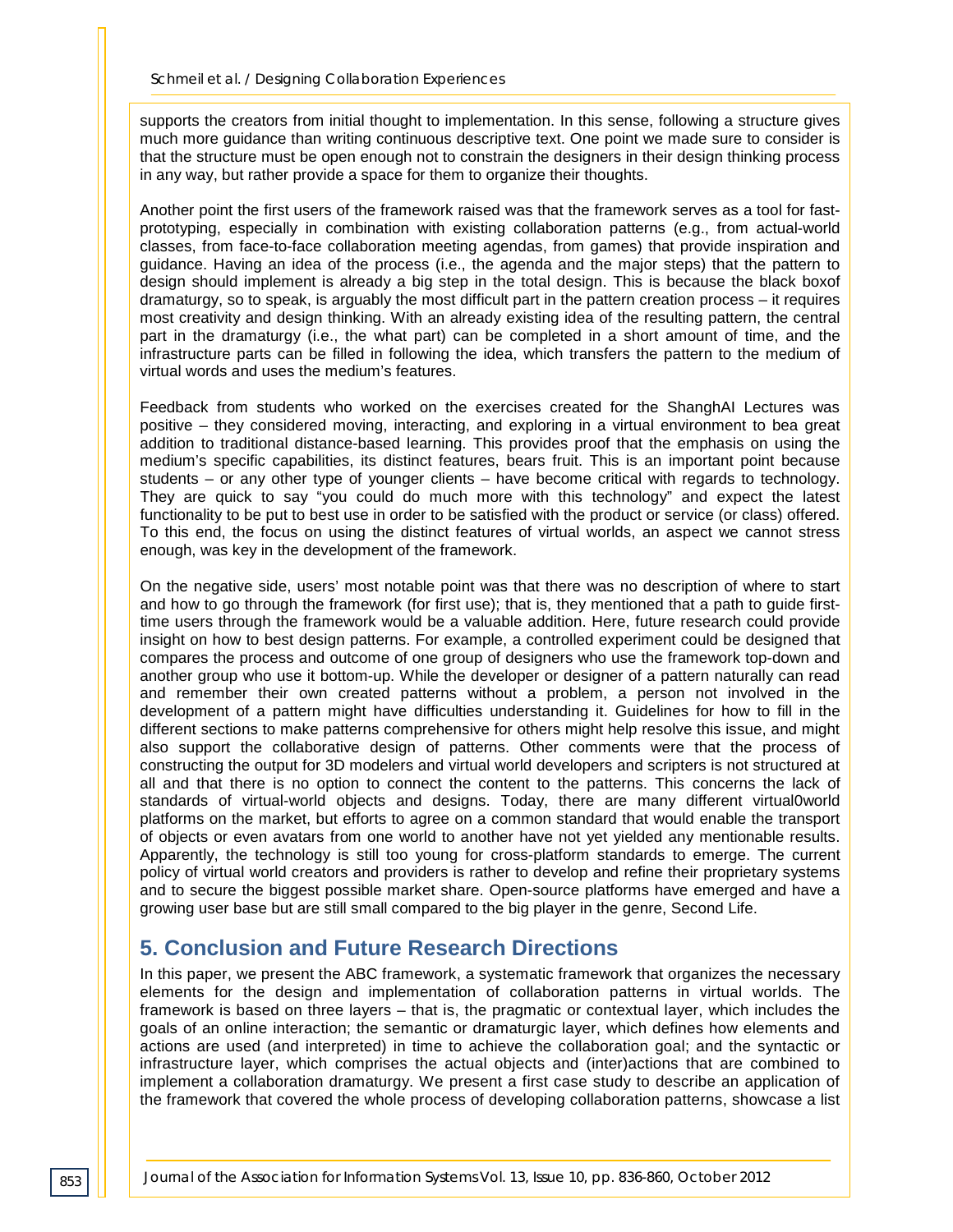of 13 exercises that were developed for a global education project, and describe three of these instantiation in more detail.

The first use case indicates that the ABC framework supports the design of novel collaboration patterns and the realization of innovative ideas in terms of collaboration activities, settings, or technological support. Through providing a blueprint, non-designers are also able to create environments and dramaturgies in them that yield fruitful, engaging, and memorable collaboration experiences. The ABC framework was designed (and found) to be self-explanatory for the description and development of patterns and comes ready to use without any necessary training. On the other hand, users asked for indications of how to use the ABC framework for the design of collaboration experiences, and an associated design method would be a valuable addition to the ABC framework. We discuss these and other points raised by the ABC framework's first users and the resulting critical insights that the ABC framework offers.

A next step in our research will be a formal evaluation of the framework against a set of clear criteria that include validity, completeness, usefulness or meaningfulness, and ease of use. Continuing to follow the iterative cycle of design-science research, our subsequent steps will be to integrate the findings and experiences from the first use case and the evaluation in a refinement (or a redesign) of the framework and possible extensions to it. Following the DSR cycle, the framework is subject to perpetual change in ongoing design iterations. As the medium of virtual worlds develops and matures – and is accepted by a broader subset of the general public – the infrastructure of the medium will change (due to technological advancements), priorities and preferences in terms of how to design collaborative activities will change (affecting the semantics of virtual world elements). Moreover, societal change may demand modifications (concerning the pragmatics) of the design framework and method.

Having established a systematic map of the elements required to devise and implement innovative and engaging collaboration patterns, two questions remain. The first concerns which patterns are more effective than others in terms of their benefit in supporting knowledge-intensive collaboration tasks in groups. The second concerns which aspects of designing collaboration patterns support the intended goals better than others. To this end, we are conducting controlled experiments in order to empirically investigate which aspects and factors of virtual world collaboration patterns and designs are beneficial for process and outcome of collaboration in virtual worlds. In their paper "Beyond being there", authors Hollan & Stornetta (1992) consider whether or not environments can be created that offer a higher richness than when physically "being there" with others in a face-to-face setting. We believe it could be possible soon if we change the goal we are aiming for from trying to best simulate the actual world and face-to-face interaction to best using of the distinct features of the environment at hand. Regarding specific categories, different media offer different possibilities and can thus surpass plain face-to-face interaction in media richness.. Investigating the power of online virtual worlds by evaluating different design approaches is one line of research we are pursuing.

Another research direction is to further evaluate the framework against criteria such as performance, effectiveness, human effort, scalability, integration, and compatibility. This leads toward two different investigations. The first compares the ABC framework to other design techniques and frameworks, and the second addresses whether this semiotics-based approach for designing for collaboration experiences can be extended or transferred to support other digital and digitally-augmented environments (e.g., pervasive and ubiquitous computing, augmented reality, web-based collaboration and distance learning, and physical technology-enhanced learning environments).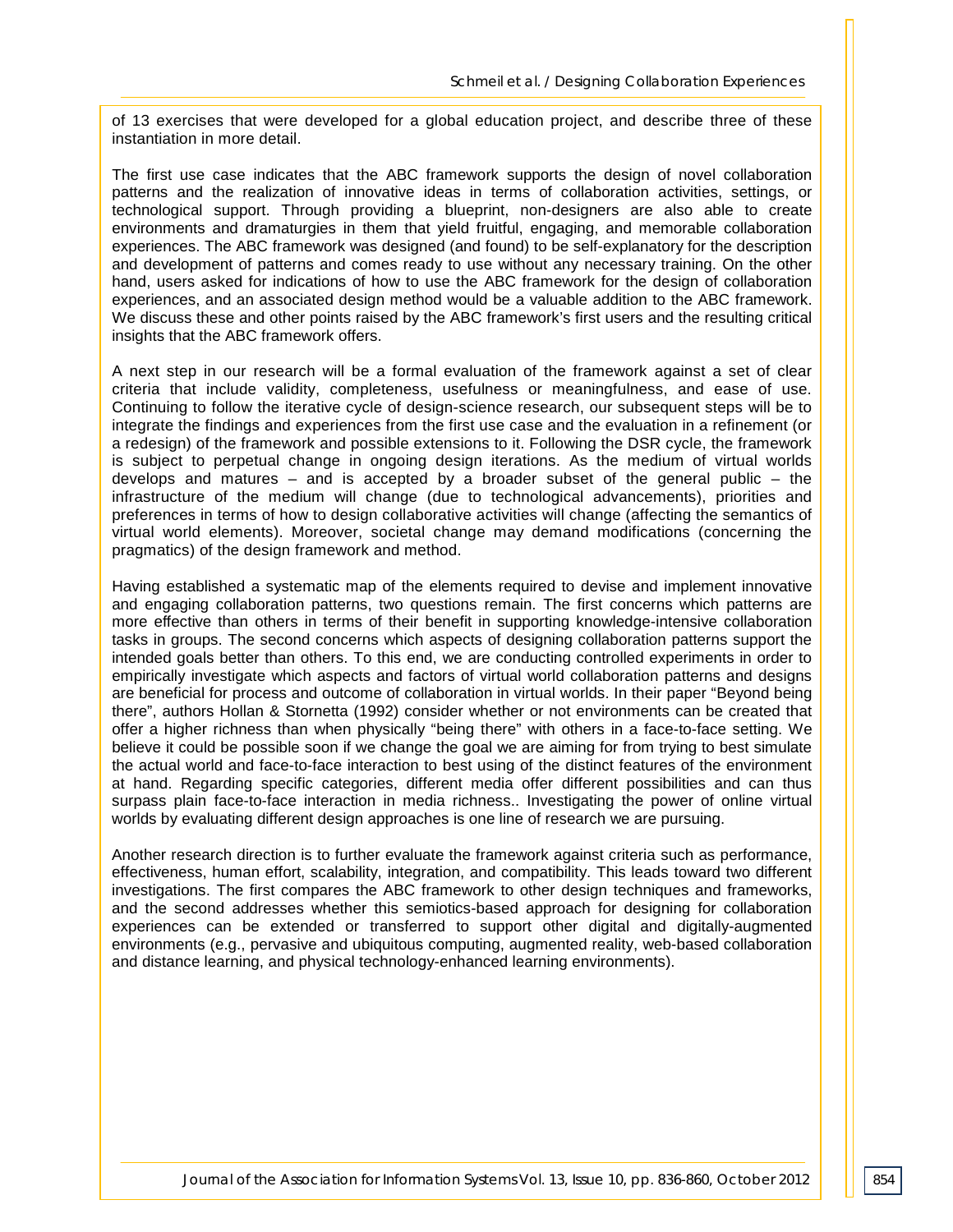#### **References**

Alexander, C., Ishikawa, S., Silverstein, M., Jacobsen, M., Fiksdahl-King, I., & Angel, S. (1977). *A pattern language: Towns, buildings, construction.* New York: Oxford University Press.

Bainbridge, W. S. (2007). The scientific research potential of virtual worlds. *Science*, *317*(5837), 472- 476.

Bardzell, S., & Odom, W. (2008). The experience of embodied space in virtual worlds: An ethnography of a second life community. *Space and Culture*, *11*(3), 239-259.

- Beck, D., Fishwick, P., Kamhawi, R., Coffey, A. J., & Henderson, J. (2011). Synthesizing presence: A multidisciplinary review of the literature. *Journal of Virtual Worlds Research*, *3*(3), 3-35.
- Bell, M. (2008). Toward a definition of "virtual worlds". *Journal of Virtual Worlds Research*, *1*(1), 1-5.
- Benford, S., Greenhalgh, C., Rodden, T., & Pycock, J. (2001). Collaborative virtual environments. *Communications of the ACM*, *44*(7), 79-85.
- Bloom, B. S. (1956). *Taxonomy of educational objectives: The classification of educational goals*. New York: McKay.
- Bowman, D., A., & Kruijff, E., & Poupyrev, I., & LaViola, J. J., Jr. (2005). *3D user interfaces: Theory and practice*. New York: Addison Wesley.
- Bray, D. A., & Konsynski, B. R. (2007). Virtual worlds: Multi-disciplinary research opportunities. *The DATA BASE for Advances in Information Systems*, *38*(4), 17-25.
- Buxton, B. (2007). *Sketching user experience*. San Francisco: Morgan Kaufmann.
- Caillois, R. (1962). *Man, play, and games*. London: Thames and Hudson.
- Davis, A., Murphy, J., Owens, D., Khazanchi, D., & Zigurs, I. (2009). Avatars, People, and virtual worlds: Foundations for research in metaverses. *Journal of the Association for Information Systems*, *10*(2), 91-117.

de Freitas, S., & Oliver, M. (2006). How can exploratory learning with games and simulations within the curriculum be most effectively evaluated? *Computers and Education*, *46*(3), 249-264.

- de Freitas, S., & Neumann, T. (2009). The use of "exploratory learning" for supporting immersive learning in virtual environments. *Computers and Education*, *52*(2), 343-352.
- Denzin, N. K. (1987). On semiotics and symbolic interactionism. *Symbolic Interaction*, *10,* 1-19.
- Dourish, P. (2001). *Where the action is: The foundations of embodied interaction*. Cambridge: MIT Press.
- Ducheneaut, N., Moore, R.J., & Nickell, E. (2007). Virtual third places: A case study of sociability in massively multiplayer games. *Computer Supported Cooperative Work*, *16*(1-2), 129-166.
- Eco, U. (1978). *A theory of semiotics*. Indiana, USA: Indiana University Press.
- Fuller, R. B., & McHale, J. (1963). World design science decade, 1965-1975 [series]. *Buckminster Fuller Institute*. Retrieved from http://bfi.org/about-bucky/resources/world-design-sciencedecade-documents
- Goffman, E. (1959). *The presentation of self in everyday life*. Garden City, NY: Doubleday Anchor Books.

Goodyear, P., & Retalis, S. (2010). *Technology-enhanced learning: Design patterns and pattern languages*. Rotterdam, The Netherlands: Sense Publishers.

- Gottesdiener, E. (2001). Decide how to decide: A collaboration pattern. *Software Development Magazine*, *9*(1).
- Hassenzahl, M. (2010). *Experience design: Technology for all the right reasons*. San Francisco, CA: Morgan Claypool.
- Hevner, A.R., March, S.T., Park, J., & Ram, S. (2004). Design science in information systems research. *MIS Quarterly*, *28*(1), 75-105.
- Hollan, J., & Stornetta, S. (1992). Beyond being there. In *Proceedings of CHI 1992 Conference of Human Factors in Computer Systems*, Monterey, CA.
- Irani, L., Hayes, G. R., & Dourish, P. (2008). Situated practices of looking: Visual practice in an online world. In *Proceedings of CSCW 2008* (pp. 187-196).
- Jarmon, L. (2009). An ecology of embodied interaction: Pedagogy and homo virtualis. *Journal of Virtual Worlds Research*, *2*(1), 3-9.
- Jorissen, P., & Lamotte, W. (2004). A framework supporting general object interactions for dynamic virtual worlds. *Smart Graphics*, *3031,* 154-158.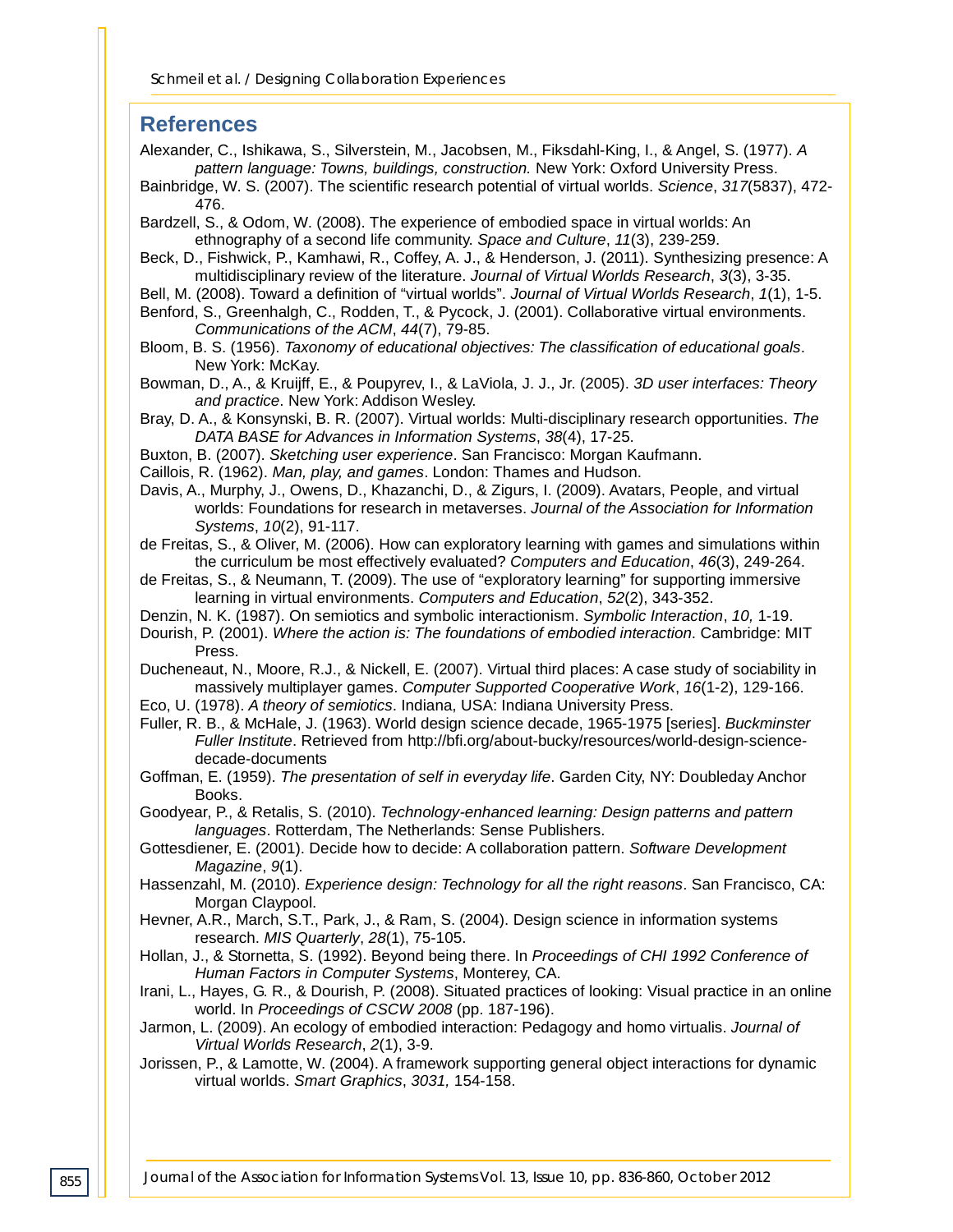- Kallmann, M., & Thalmann, D. (1998). Modeling objects for interaction tasks. *Proceedings of Eurographics Workshop on Animation and Simulation*, *Portugal,* 73-86.
- Minocha, S., & Roberts, D. (2008). Laying the groundwork for socialisation and knowledge construction within 3D virtual worlds. *ALT-J, Research in Learning Technology*, *16*(3), 181- 196.

Morris, C. (1938). *Foundations of the theory of signs*. Chicago: University of Chicago Press.

- Nambisan, S., & Nambisan, P. (2008). How to profit from a better virtual customer environment. *MIT Sloan Management Review, 49*(3), 53-61.
- Nonaka, I., & H. Takeuchi. (1995). *The knowledge-creating company*. New York: Oxford University Press.
- Norman, D. (1988). *The design of everyday things*. New York: BasicBooks.
- Salomon, M. (2009). Would you consider using online virtual worlds for meetings? *Telecommunications Journal of Australia, 59*(3), 49.1-49.13.
- Santos, A. (2010). Using design-based research for virtual worlds research projects. *Journal of Virtual Worlds Research*, *3*(1).
- Schmeil, A., & Eppler, M. J. (2009). Knowledge sharing and collaborative learning in second life: A classification of virtual 3D group interaction scripts. *International Journal of Universal Computer Science*, *15*(3), 665-677.
- Schmid, B. F., & Lindemann, M. A. (1998). Elements of a reference model for electronic markets. *Proceedings of the 31st Annual Hawaii International Conference on Systems Science, 4*, 193- 201.
- Shanks, G. (1999). *Semiotic approach to understanding representation in information systems.* Paper presented at the Proceedings of the information Systems Foundations Workshop, Ontology, Semiotics and Practice.
- Slater, M., & Usoh, M., & Steed, A. (1994). Depth of presence in virtual environments. *Presence: Teleoperators and Virtual Environments*, *3*(2), 130–144.
- Smith, S. P., & Harrison, M. D. (2001). Editorial: User-centered design and implementation of virtual environments. *International Journal of Human-Computer Studies*, *55*(2), 109-114.
- Smith, S. P., & Willans, J. S. (2006). *Virtual object specification for usable virtual environments*. Paper presented at the Annual Conference of the Australian Computer-Human Interaction Special Interest Group 2006.
- Suh, N. P. (1990). *The principles of design*. New York; Oxford University Press.
- Tuukkanen, T., Iqbal, A., & Kankaanranta, M. (2010). A framework for children's participatory practices in virtual worlds. *Journal of Virtual Worlds Research*, *3*(2).
- Venable, J.R. (2010). Design science research post Hevner et al.: Criteria, Standards, guidelines, and expectations. In *Proceedings of DESRIST 2010* (pp. 109-123).
- Yee, N. (2007). Motivations of play in online games. *Journal of CyberPsychology and Behavior*, *9*(6), 772-775.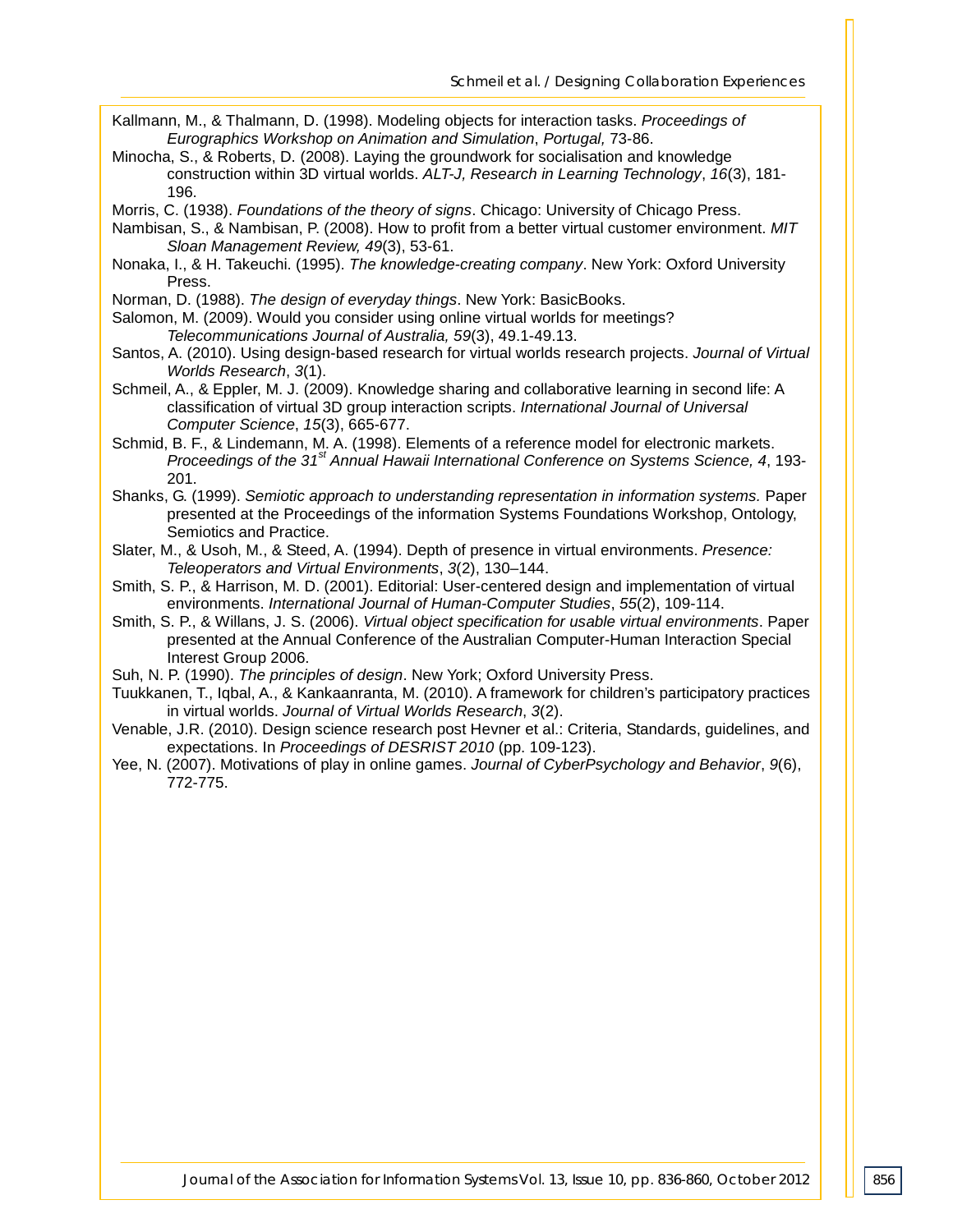# **Appendix. Collaboration Patterns Developed Using the ABC Framework**



**Figure 2. Anticipate Robot Behavior (Robot Pantomime / Role Play)**

*Journal of the Association for Information Systems Vol. 13, Issue 10, pp. 836-860, October 2012*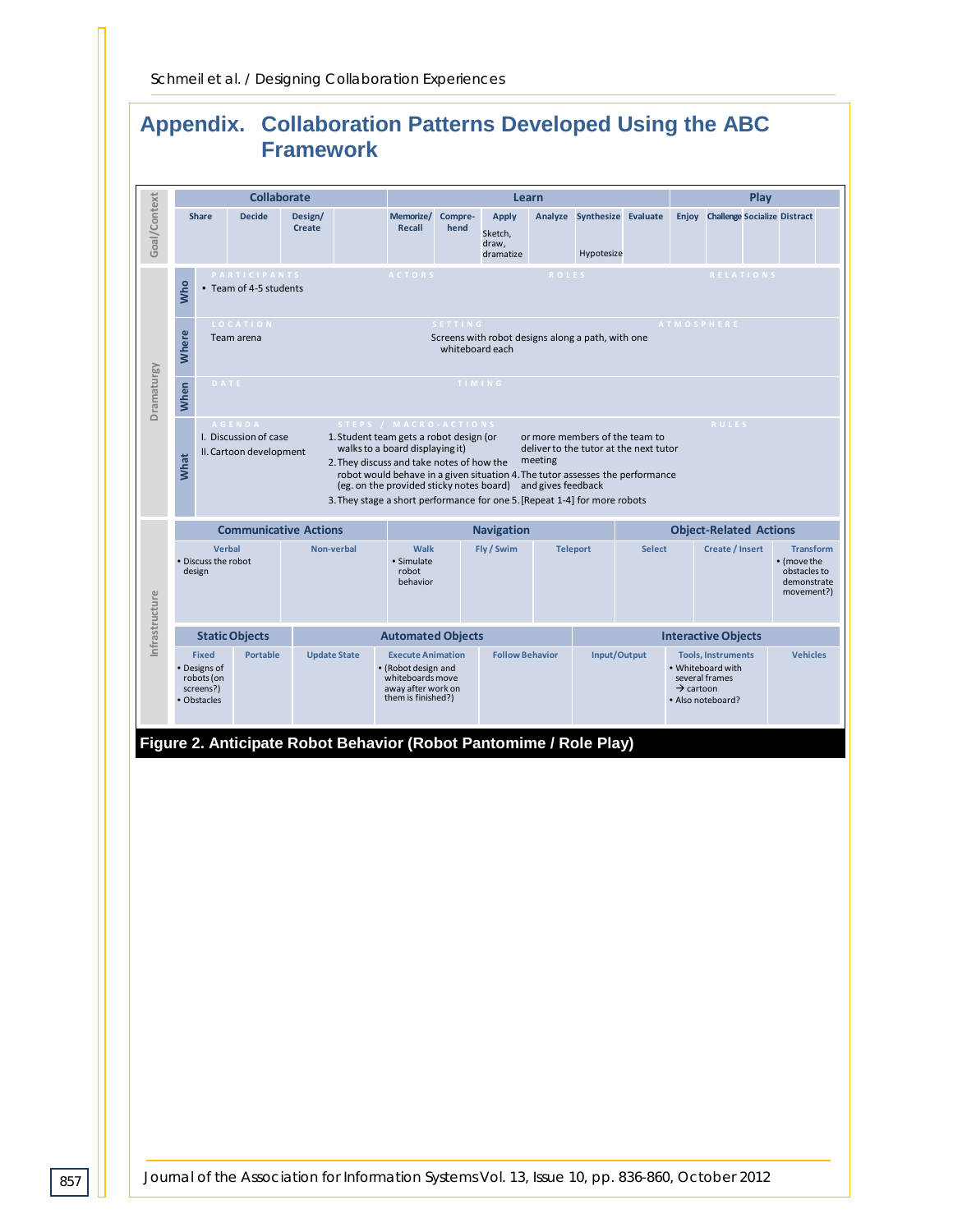

#### *Schmeil et al. / Designing Collaboration Experiences*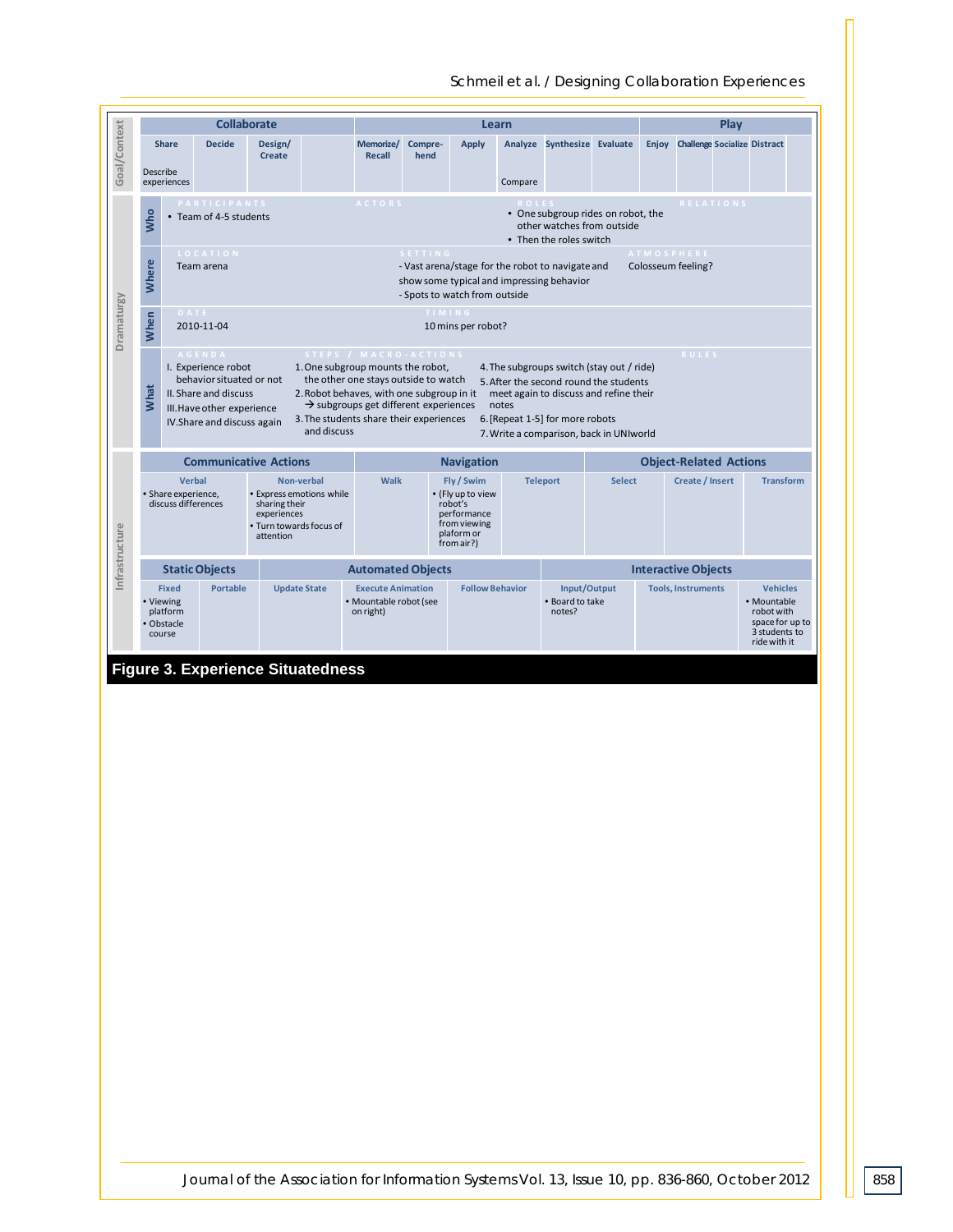#### *Schmeil et al. / Designing Collaboration Experiences*